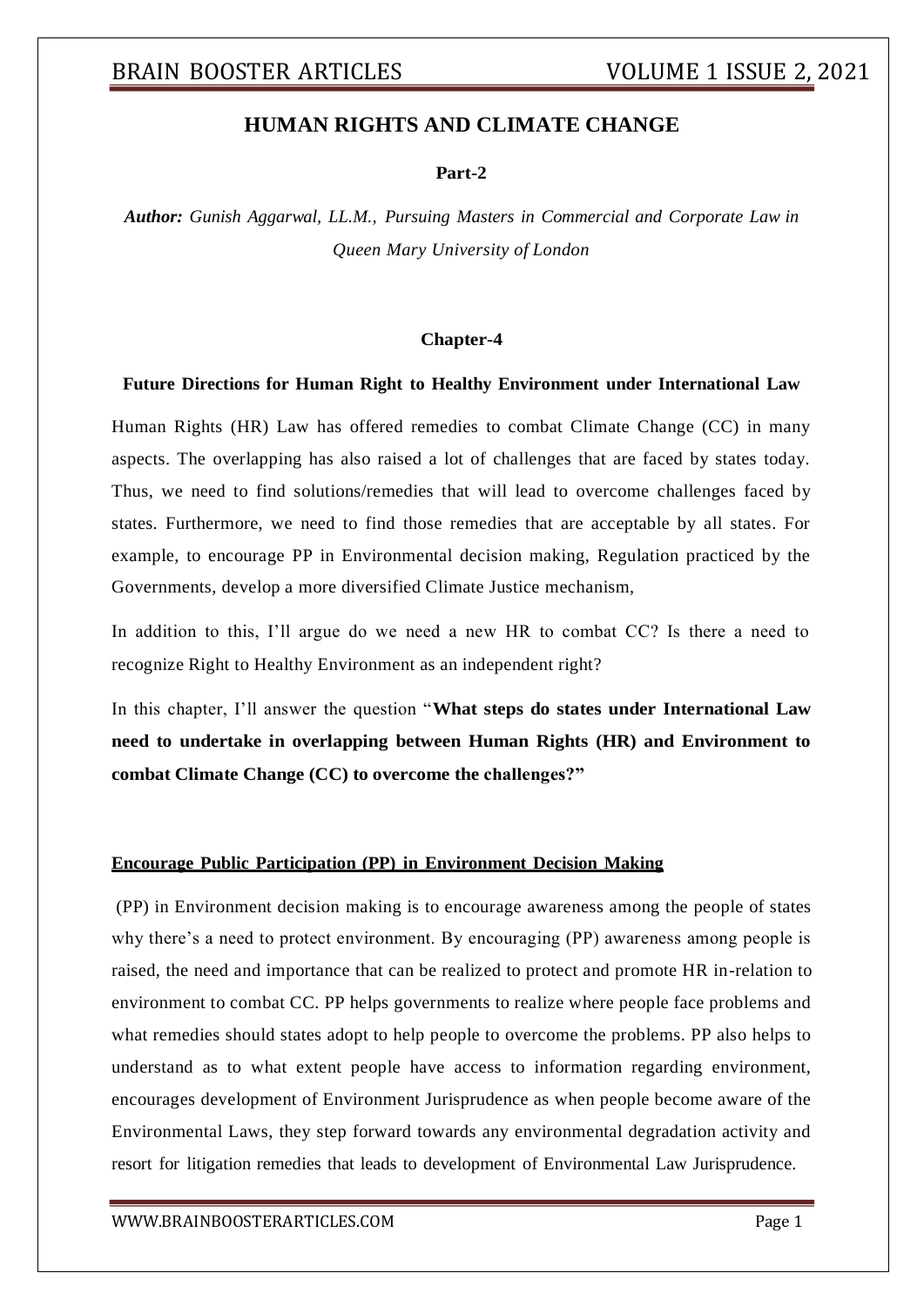The Aarhus Convention (AC) is the key convention to encourage PP in environment decision making, i.e. it's a wholesome document that explains access to environmental information, participation in environmental activities, peaceful settlement of disputes.<sup>1</sup> (AC) explains the importance to live in a healthy environment and to protect and improve degraded environment.<sup>2</sup> The convention basically explains that designated states have become parties to convention as there is need to protect the environment to overcome infringement of HR especially for future generations.<sup>3</sup> The key aspects of this convention is that it requires implementation of it in national law and each state party to take legislative, regulatory measures to implement this convention.<sup>4</sup>

On the other hand, under transboundary environmental harm context, it's important to learn here that Recital 23 of Preamble of (AC) explains to bear in mind the provisions of Environment Impact Assessment (EIA) as explained in Espoo Convention.<sup>5</sup> Article 2(3) of the Espoo Convention explains about the transboundary harm in the case of Environment Impact Assessment (EIA).<sup>6</sup>

Similarly, it's been realized that (AC) ensures right to adequate environment in the light of environmental governance as HR imposes obligations upon states to protect rights of individuals.<sup>7</sup> "(AC) refersto protection of the planet and its ecosystems by creating participatory democratic system"<sup>8</sup>. The convention establishes good environmental governance as it creates a link between people and the government to protect their right to environment. 'Lee and Abbott agree to the fact that with (AC) involvement of people in

<sup>&</sup>lt;sup>1</sup>See Convention On Access To Information, Public Participation In Decision-Making And Access To Justice In Environmental Matters, 25 June 1998<https:/[/www.unece.org/fileadmin/DAM/env/pp/documents/cep43e.pdf>](http://www.unece.org/fileadmin/DAM/env/pp/documents/cep43e.pdf) accessed on June 26, 2020.

<sup>2</sup>See Etinski Rodoljub, 'Specific features of human rights guaranteed by the Aarhus Convention'; January 2013; Page 29; and the contract of the contract of the contract of the contract of the contract of the contract of the contract of the contract of the contract of the contract of the contract of the contract of the contract of t

 $\lt$ https://www.researchgate.net/publication/314432486 Specific features of human rights guaranteed by the \_Aarhus\_Convention/link/58c8f5fd45851591df483f9e/download> accessed on June 26, 2020.

<sup>3</sup> *Ibid*, at Page 80.

<sup>4</sup> *Ibid*, At Page 81.

<sup>5</sup>See Convention On Access To Information, Public Participation In Decision-Making And Access To Justice In Environmental Matters, 25 June 1998 <https:/[/www.unece.org/fileadmin/DAM/env/pp/documents/cep43e.pdf>](http://www.unece.org/fileadmin/DAM/env/pp/documents/cep43e.pdf) accessed on June 26, 2020.

<sup>6</sup>See Convention OnEnvironmental Impact Assessmentin A Transboundary Context; Page 3.  $\langle$ https://www.unece.org/fileadmin/DAM/env/eia/documents/legaltexts/Espoo\_Convention\_authentic\_ENG.pdf> accessed on June 26, 2020.

<sup>7</sup>See Milan Pocuca, Marijana Mladenov, Predrag Mirkovic, 'The Analysis of The Aarhus Convention in The Context of Good Environmental Governance'; Economics of Agriculture, Year 65, No. 4, 2018, Page 1617;  $\lt$ https:/[/www.researchgate.net/publication/331278900\\_The\\_analysis\\_of\\_the\\_Aarhus\\_convention\\_in\\_the\\_contex](http://www.researchgate.net/publication/331278900_The_analysis_of_the_Aarhus_convention_in_the_contex) t\_of\_good\_environmental\_governance> accessed on June 26, 2020. 8 *Ibid*, at Page 1623.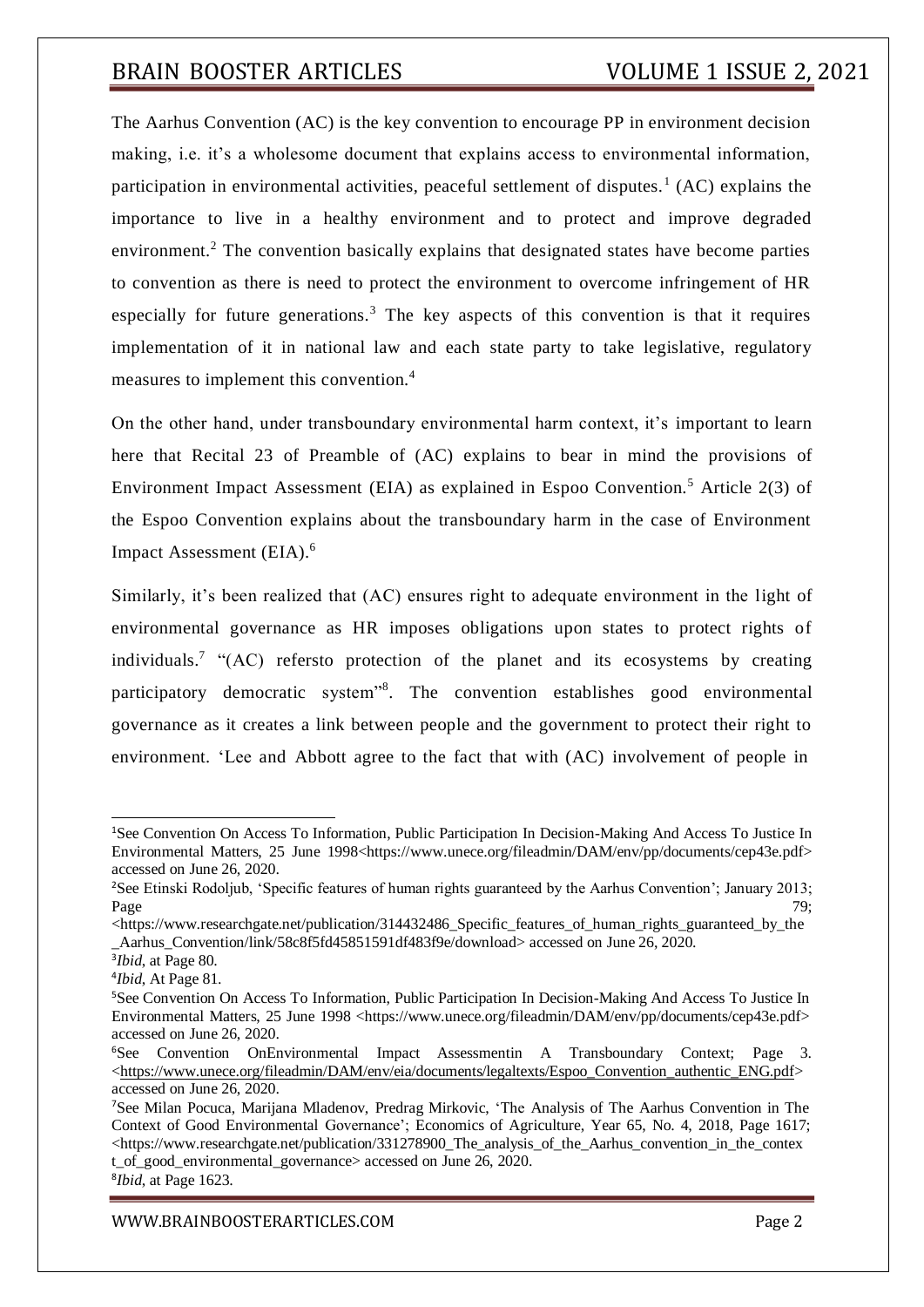decision making marks the beginning of proceduralisation of environmental law and regulation'<sup>9</sup> .

It's learnt till now that citizen participation can lead to progressive development of environmental laws and lead to its enforcement as its gives solutions to risks associated with environment and considerably solves the problems for the future. Steele claims to PP is important because it's important to have suggestions to address uncertain environmental impacts to have better decision making for the future.<sup>10</sup> The writer has appreciated UK's move in environmental regulation as UK's participation in Environmental Law marks scope of change.<sup>11</sup> The case of Environment Impact Assessment (EIA), in Berkeley v. Secretary of State for the Environment an individual claimed to deny the permission granted to build Football Stadium on the banks of river Thames, thus the House of Lords agreed the Secretary of State should have considered (EIA) before the clearance of the project.<sup>12</sup> I agree with the fact that citizen participation in the environment has led to an efficient and effective move.

"The key drawback of (AC) is that it focuses on procedural rather that substantive environmental standards, the convention has vague and weak language and lacks enforcement mechanisms"<sup>13</sup>. I agree with this statement and there's need for sincere commitment by states to address the issues/drawbacks in the (AC). I would like to add here that political commitment by states i.e. state consent for (AC) has led to its recognition and need and importance of the convention realized by states.

In the case of CC, PP plays an important role to combat CC and reduce infringement of HR. It's important to learn that here it is almost impossible to adopt technological changes without any participation of people, as people's involvement encourages in adopting affective and efficient strategies for the futuristic period. 'It's possible with CC technologies i.e. wind energy, carbon capture and storage  $(CCS)^{14}$ . By adoption of CC technologies, it's possible to check EIA, to provide with information as to what strategies should be adopted to combat CC

<sup>9</sup>See Maria Lee and Carolyn Abbot, 'The Usual Suspects? Public Participation Under the Aarhus Convention'; The Modern law Review; Volume 66, Issue 1, 2003; Page 80.

<sup>&</sup>lt;sup>10</sup>See Jenny Steele, 'Participation and Deliberation in Environmental Law: Exploring a Problem-Solving Approach'; Oxford Journal of Legal Studies, Volume 21, Issue 3, 2001; Page 416.

<sup>11</sup>*Ibid*, at Page 418.

<sup>12</sup>*Ibid*, at Page 419, 420.

<sup>&</sup>lt;sup>13</sup>See Maria Lee and Carolyn Abbot, 'The Usual Suspects? Public Participation Under the Aarhus Convention'; The Modern law Review; Volume 66, Issue 1, 2003; Page 106, 107.

<sup>14</sup>See Maria Lee, Chiara Armeni,Javierde Cendra, SarahChaytor,SimonLock,MarkMaslin, CatherineRedgwellandYvonneRydin, 'PublicParticipationand ClimateChangeInfrastructure'; Journal of Environmental Law; Volume 25, Issue1, 2012; Page 34.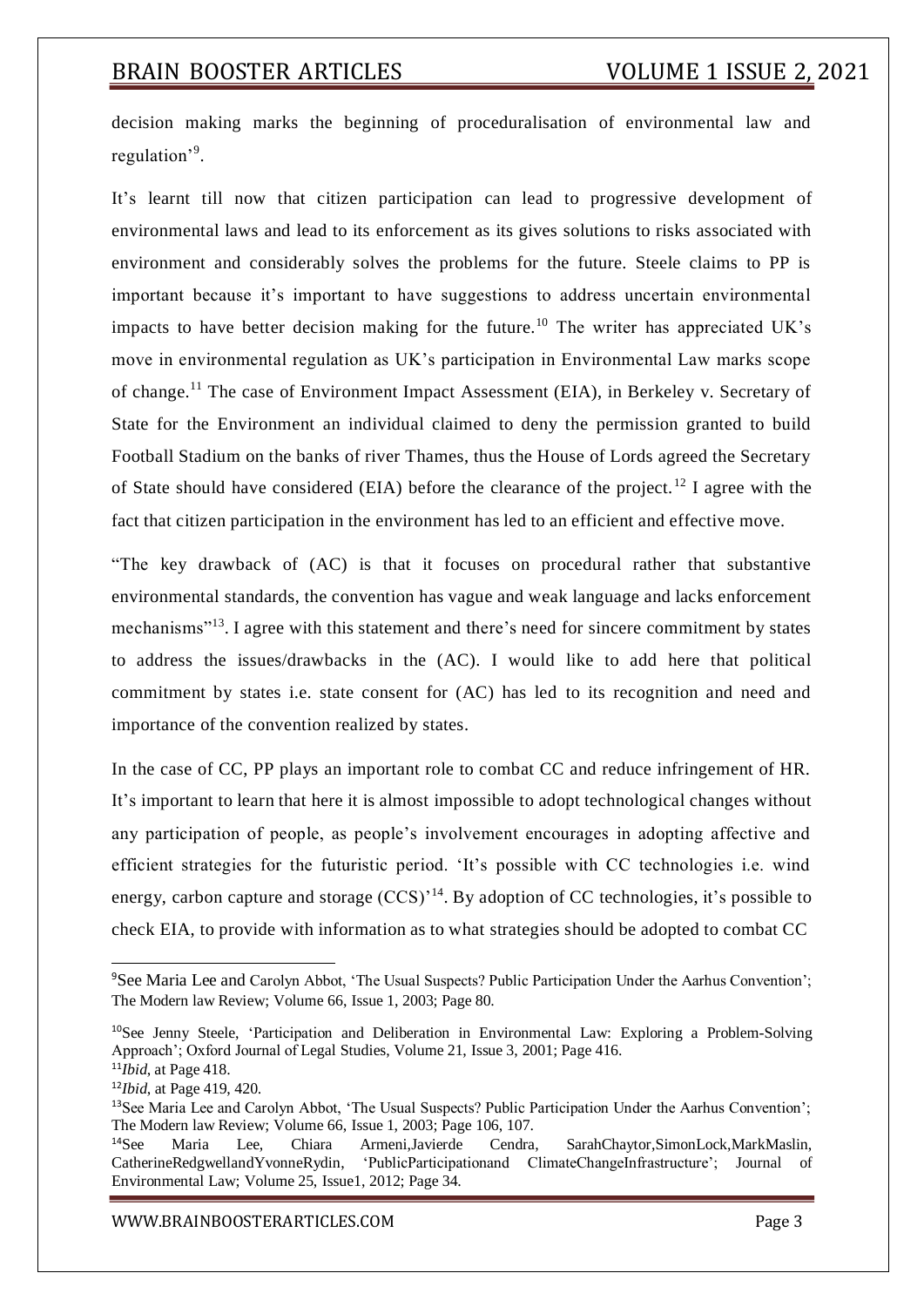impacts.<sup>15</sup> The CC technology leads to adoption of effective policies and participation of people in effective and project authorizations.<sup>16</sup>

With the PP and political involvement, it becomes easy to bring technological change that also leads to change in the behavior and this joint cooperation of people and government leads to holistic development and policies for the future generations.<sup>17</sup>

Apart from the above, it's pertinent to mention that Escazu Agreement (EA) is the key agreement for a directional move towards Environmental Democracy, as its aim is for sustainable development and also adheres to Principal 10 of Rio Declaration.<sup>18</sup> Principle 10 is an important principle of expression for the people/public to respond to environment issues and challenges.<sup>19</sup> The EA also highlights the importance of Rightto Healthy Environmentas to why it's important for Sustainable Development that leads to Human Development.<sup>20</sup> If we link Right to Healthy Environment and Sustainable Development, we can achieve the complex relationship of HR and Environment to combat CC. On the other hand, "EA has shortcomings, i.e. it does not address transboundary matters i.e. people of one state have no right to receive information from another state party"<sup>21</sup>. Thus, it's important to address this issue, if there is no scope to resolve transboundary matters how can sustainable development take place at global level.

It's pertinent to mention the increased efforts for involvement of people in environment decision making, non-governmental organizations (NGOs) have actually put in lot of efforts in shaping and for implementation of policies that have been recognized by people/citizens of state.<sup>22</sup> The case of India, "Indian NGOs regarded the enforcement mechanism behind environmental regulations acted in form of Public Interest Litigations resulted in closure of

<sup>15</sup>*Ibid*, at Page 51.

<sup>16</sup>*Ibid*, at Page 53.

<sup>17</sup>*Ibid*, at Page 37.

<sup>&</sup>lt;sup>18</sup>See Domenico Giannino, 'The Escazu Agreement Environmental Democracy and Human Rights'; school of Advanced Study, University of London; <https:/[/www.researchgate.net/publication/334785658\\_The\\_Escazu\\_Agreement\\_Enviromental\\_Democracy\\_and](http://www.researchgate.net/publication/334785658_The_Escazu_Agreement_Enviromental_Democracy_and) Human\_Rights/link/5d41712ba6fdcc370a6f46f7/download> accessed on June 27, 2020.

<sup>&</sup>lt;sup>19</sup>See Stephen Stec and Jerzy Jendroska, 'The Escazu' Agreement and the Regional Approach to Rio Principle 10: Process, Innovation, and Shortcomings'; Journal of Environmental Law; October 9, 2019; Page 534. <sup>20</sup>*Ibid*, at Page 537, 538.

<sup>21</sup>*Ibid*, at Page 544.

<sup>22</sup>See Roda Mushkat, 'Public Participation in Environmental Law Making: A Comment on the International Legal Framework and the Asia-Pacific Perspective';Chinese Journal of International Law; Volume 1, Issue 1, 2002; Page 203, 204.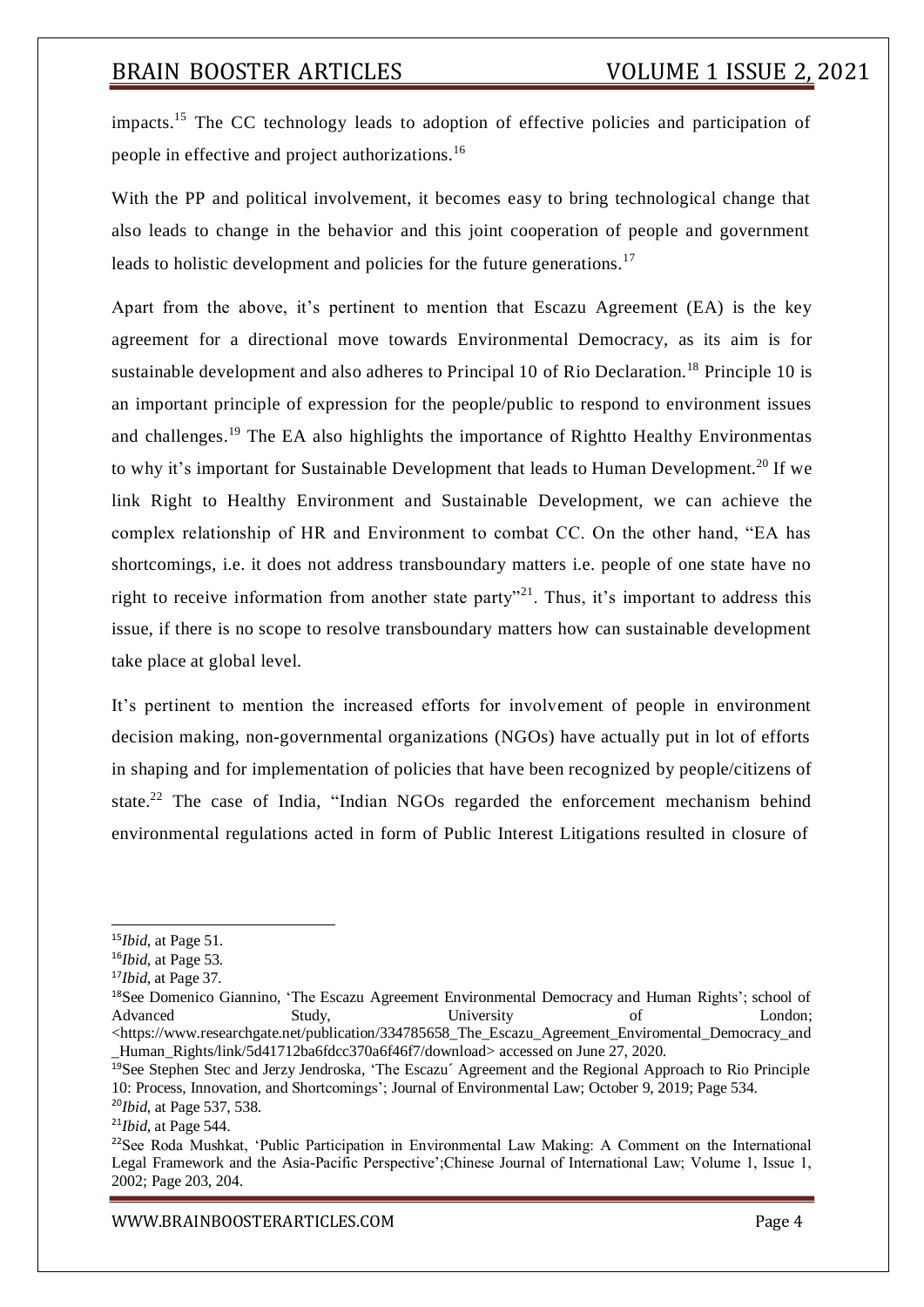thousands polluting industries"<sup>23</sup>. Thus, NGOs have initiated a primary move in initiating environmental democracy.

Overall, "PP includes promise to influence and contribute decisions, PP promotes sustainable decisions by recognizing and communicating the needs and interests of all participants, PP seeks out facilitates the involvement of those potentially affected by decision, PP communicates to participants how their input affected the decision $"^{24}$ .

### **Waste Management**

States can encourage PP at domestic level for waste management mechanisms as this will reduce pollution levels as will combat CC and also protect right to health as discussed in Chapter-1.<sup>25</sup> For example, mining, transportation, tourism, medical sectors etc. all produce wastes. 'The 1972, London Convention wastes can be material, substance or any form'<sup>26</sup>. Thus, eco-friendly products should be used, recycle and reuse of waste should be encouraged to combat CC and protect HR infringement.

### **Regulation Under International Environmental Law to combat CC**

Regulation can be defined as a technique/initiative undertaken by states to implement new practice and repeal the old practice to protect environment. In context of environment, environmental regulation means "establishing general policies on environment, evaluating possible regulatory options to the environmental issue concerned, implementing regulation through the adoption of regulatory techniques and instruments, enforcing regulation through administrative and criminal sanctions and using mechanisms to monitor and improve the regulatory system"<sup>27</sup>. If we examine in context of complex relationship between HR and Environment Law to combat CC, all the above said environmental regulation methods can be successful if properly implemented.

<sup>23</sup>*Ibid*, at Page 204.

<sup>&</sup>lt;sup>24</sup>See Marianne Dellinger, 'Ten Years of the Aarhus Convention: How Procedural Democracy is Paving the Way for Substantive Change in National and International Environmental Law'; Colorado Journal of International Environmental Law and Policy; Volume 23, Issue 2, September 2012; Page 313.

<sup>&</sup>lt;sup>25</sup>See Philippe Sands, Jacqueline Peel with Adriana Fabra and Ruth Mackenzie, 'Principles of International Environmental Law; Cambridge University Press; Fourth Edition; 2018; Page 611, 614.

<sup>26</sup>*Ibid*, at Page 610.

<sup>&</sup>lt;sup>27</sup>See Stuart Bell, Donald McGillivray, Ole W. Pedersen, Emma Lees, Ellen Stokes, 'Environmental Law'; Oxford University Press; Ninth Edition; 2017; Page229.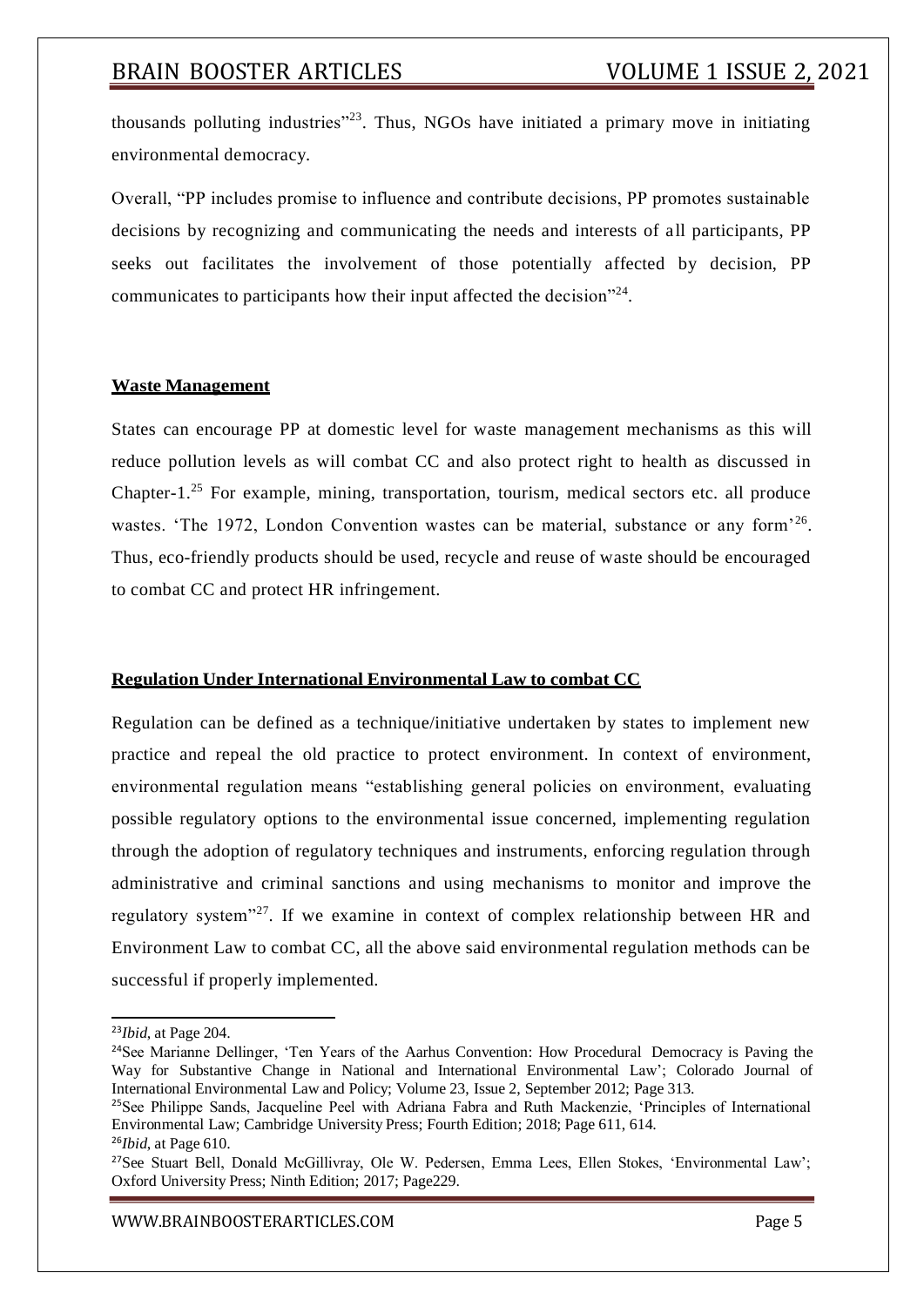By establishing general policies on environment in context of HR and Environment to combat CC, it means to adopt policies to combat CC for example, to resort to renewable resources of energy to prevent infringement of HR in-relation to environment, encourage Public Participation (PP) as explained above, develop CC litigation mechanism that will be discussed further etc.

Adoption of regulatory techniques is important to curb CC. 'Regulatory techniques should be accountable, transparent and consistent<sup>28</sup>. This means that policies, prohibitions and law enforcement, all should follow the said conditions. Thus, if prohibition is imposed upon the use of fossil fuels it may not be acceptable by the society today because the alternate sources of energy are yet to be properly developed. But if targets are fixed for example states should reduce its emissions by certain percentage within this period of time it will be acceptable by states because the states have been granted time period. For example, UK has pledged to reduce its greenhouse gas emissions to zero by 2050.<sup>29</sup>

In terms of environmental crime, it depends upon the states how do they want to classify environmental crime. Environmental crime can be defined as a crime that is caused in order to cause environmental degradation. It can also be defined as an act that is violation of law. For example, in the case of India, 70% of the crimes smoking or tobacco products. <sup>30</sup> Though the Government of India has classified it as crime, but it has not imposed ban upon them because imposing ban upon tobacco products not only for India, but also for any state in the world is absolutely impossible. Thus, the government of states can practice regulation by increasing fines and encourage awareness campaigns. On the other hand, in UK 9,500 people die every year due nitrogen oxide omissions.<sup>31</sup> The famous Volkswagen emission scandal case where the company was admitted for cheating on emission standards. <sup>32</sup> Thus, it's now the question ultimately upon states how to classify environmental crimes.

Regulation is practiced as a mechanism to combat degradation caused to the environment. 'Gunningham and Holley write that states should practice smart regulation whereby, states

<sup>28</sup>*Ibid*, at Page 232.

<sup>&</sup>lt;sup>29</sup>See UK becomes first major economy to pass net zero emissions law; (27 June, 2019); <https:/[/www.gov.uk/government/news/uk-becomes-first-major-economy-to-pass-net-zero-emissions-law>](http://www.gov.uk/government/news/uk-becomes-first-major-economy-to-pass-net-zero-emissions-law) accessed on June 13, 2020.

<sup>30</sup>See Bhasker Tripathi, '70% Of Environmental 'Crimes' Involved Smoking Or Tobacco Products' (India Spend, 28 October, 2019) <https:/[/www.indiaspend.com/70-of-environmental-crimes-involved-smoking-or](http://www.indiaspend.com/70-of-environmental-crimes-involved-smoking-or-)tobacco-packaging/> accessed on June 29, 2020.

<sup>&</sup>lt;sup>31</sup>See Stuart Bell, Donald McGillivray, Ole W. Pedersen, Emma Lees, Ellen Stokes, 'Environmental Law'; Oxford University Press; Ninth Edition; 2017; Page 265.

<sup>32</sup>*Ibid*.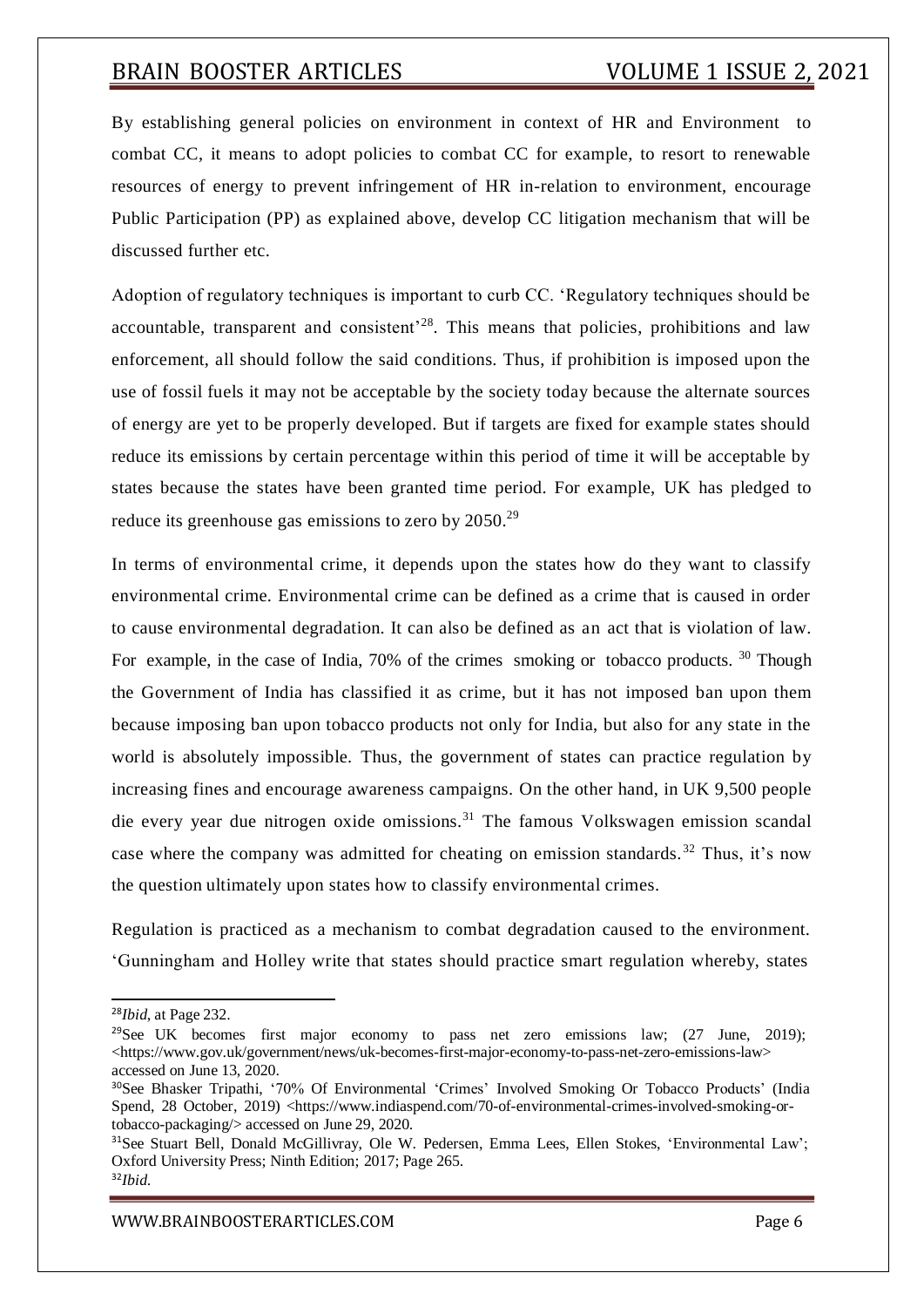should work out strategies, recognize opportunities for effective and efficient outcomes' 33. I would like to argue that in smart regulation strategies/policies implemented by states should be such that they should be acceptable by all i.e. business corporations, citizens of state, ecofriendly technological governance and laws that are easy for compliance/implementation. Furthermore, there's need for proper waste management strategies as with the era of technology E-Waste contains metals and toxic substances that needs to be regulated as the ewaste released in the environment is harmful for human health that leads to infringement of HR as it affects the health of the people, by increasing all forms of pollution especially water and land pollution.<sup>34</sup> Thus, the current E-Waste strategy leads to infringement of HR inrelation to environment that leads to CC.

From the above we can conclude that states should adopt and practice techniques in order to protect environment and combat CC.

### **HR and CC: Litigation Mechanism**

It's important to have separate environmental courts and tribunals to overcome problem of environmental disputes as this will help to build environmental jurisprudence and decisions will be used as precedent in future environmental claims.

Litigation is an important tool of development in area of complex relationship between HR and Environment to combat CC, because litigation leads to sought for injunction and remedies to damage caused to the environment. Furthermore, it also helps to check to what extent people are concerned to protect Right to Healthy Environment and protect their rights from being infringed. In other words, courts are basically forum or branch of government that usually interprets law drafted by legislature and where people raise issues of concerns and claims are administered.<sup>35</sup> By encouraging CC litigation, laws are developed, PP is encouraged, development of environmental jurisprudence takes place that also attracts attention of journalists as well and also whether laws of the government are efficient enough or not. Thus, CC litigation helps to combat HR infringement and promote and protect Right

<sup>&</sup>lt;sup>33</sup>See Neil Gunningham and Cameron Holley, 'Next-Generation Environmental Regulation: Law, Regulation, and Governance'; Annual Review of Law and Social Science; 12:273-93; 2016; Page 281.

<sup>34</sup>See Sabaa Ahmad Khan, 'E-products, E-waste and the Basel Convention: Regulatory Challenges and Impossibilities of International Environmental Law'; Review of European, Comparative & International Environmental Law; Volume 25, Issue 2, 2016; Page 248, 249.

<sup>&</sup>lt;sup>35</sup>See Brian J. Preston, 'The Contribution of the Courts in TacklingClimate Change'; Journal of Environmental Law; Volume 28, Issue 1, 2016; Page 11, 12.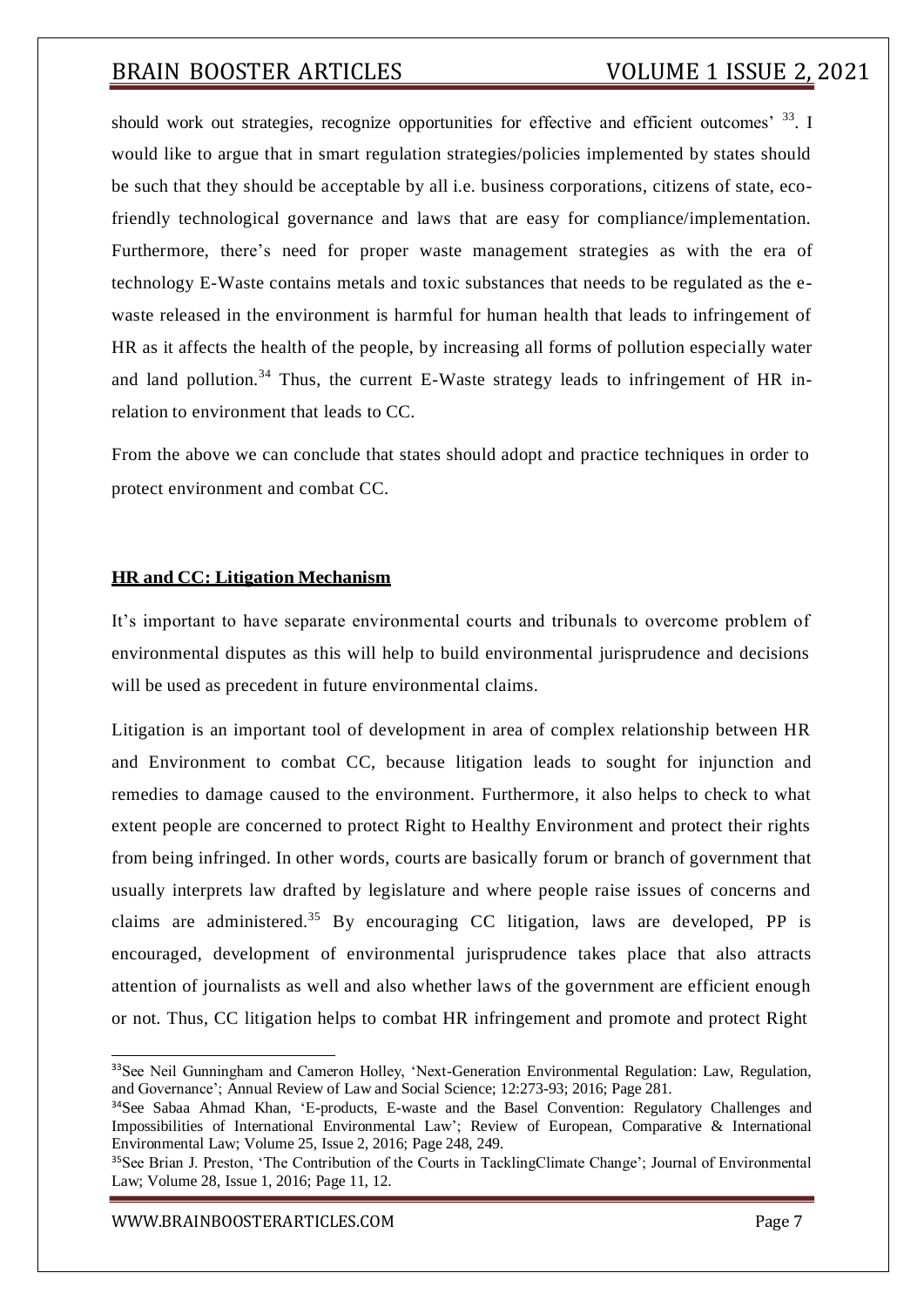to Healthy Environment. On the other hand, it's important that for successful Environment Litigation, it's important for courts to possess characteristics that will enable them to successfully handle environmental disputes, i.e. 'the courts should run by judges who are knowledgeable in environmental matters<sup>36</sup>; 'develop environmental jurisprudence by pinpointing both environmental problems and suggesting possible solutions' <sup>37</sup>. Furthermore, it's important to encourage peaceful dispute resolution for the environmental harm caused.<sup>38</sup> All these factors encourage the complex relationship between HR and Environment to combat CC, as CC litigation combats HR infringement.

Townsend argues thatHR Courts take human dignity very seriously but only to decide issues regarding HR, but very little consideration has been given to tackle environmental issues.<sup>39</sup> 'The courts have not been able to overcome CC problems or lay global standards for environmental degradation, but only explained how it violates HR<sup>'40</sup> Thus, it can be argued the need to recognize the Right to Good Environment as an independent right to overcome environment problems. It can be further argued that states should have their separate acts to tackle the problem of CC.

In India, National HR Commission has laid report on Environment where it has explained that it's important to recognize Environmental Right as an independent right to reach to sustainable future.<sup>41</sup> On the other hand, Public Interest Litigation has been filed time and again in India. In the case of 'Ridhima Pandey v. Union of India'<sup>42</sup>, "the nine-year-old claimant sought for creation of national greenhouse gas inventory and national carbon budget and also argued the fact that India's commitment to Paris Agreement sought stricter action to combat CC",43.

<sup>36</sup>See Brian J. Preston, 'Characteristics of SuccessfulEnvironmental Courts and Tribunals'; Journal of Environmental Law; Volume 26, Issue 3, 2014; Page 377.

<sup>37</sup>*Ibid*, at Page 387, 388, 390

<sup>38</sup>*Ibid*, at Page 384.

<sup>&</sup>lt;sup>39</sup>See Dina Townsend, 'Taking dignity seriously? A dignity approach to environmental disputes before human rights courts'; Journal of Human Rights and the Environment, Volume 6, Issue 2, 2015; Page 225.

<sup>40</sup>*Ibid*.

<sup>41</sup>See Ashish Kothari &Anuprita Patel, 'Environment and Human Rights'; National Human Rights Commission; January 2006; Page 93

<sup>&</sup>lt;https:/[/www.researchgate.net/publication/301205306\\_Environment\\_and\\_Human\\_Rights>](http://www.researchgate.net/publication/301205306_Environment_and_Human_Rights) accessed on June 20, 2020.

<sup>&</sup>lt;sup>42</sup>See Ridhima Pandey v. Union of India (March 2017); <https://elaw.org/petition-ridhima-pandey-v-unionindia-march-2017> accessed on June 20, 2020.

<sup>43</sup>See Report of Ivano Alogna and Eleanor Clifford, 'Climate Change Litigation: Comparative and International Perspectives'; (British Institute of International and Comparative Law, 16 January, 2020) Page 8,9<https:/[/www.biicl.org/documents/88\\_climate\\_change\\_litigation\\_comparative\\_and\\_international\\_report.pdf>](http://www.biicl.org/documents/88_climate_change_litigation_comparative_and_international_report.pdf) accessed on June 22, 2020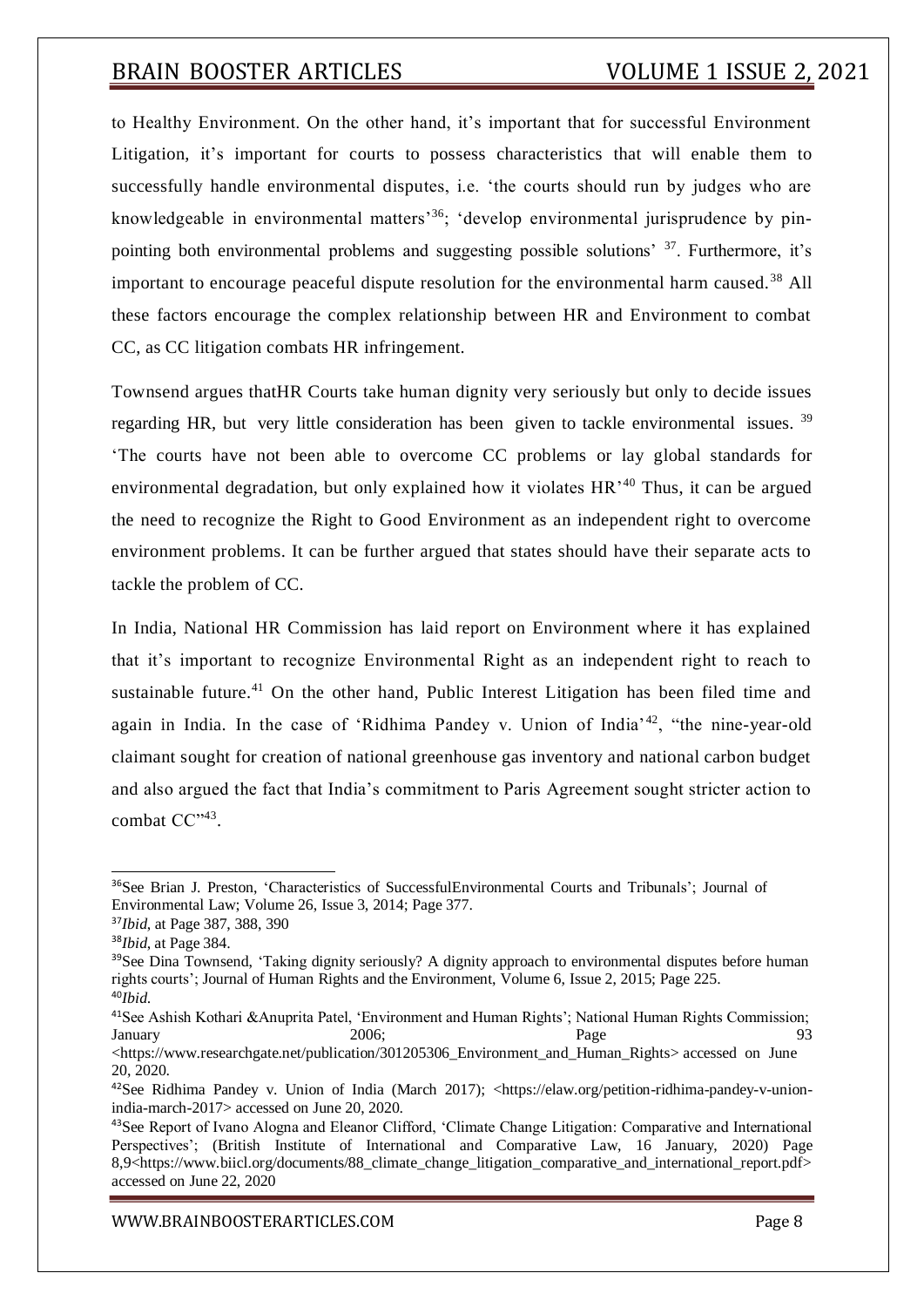In the case of UK, Townsend argument does not fit appropriately because UK has separate CC Act, 2008 and baselines have been set to reduce carbon emissions.<sup>44</sup>

### **Need for Recognition of Right to Good/Healthy Environment**

A pertinent question arises if there's need for recognition of Right to Good/Healthy Environment and how this right is relevant to combat CC and promote infringement of HR. Furthermore, it's important to understand how recognition of right is relevant to combat CC. HR for healthy environment lays down the fact that protection of environment is utmost priority and also preparation and enforcement of laws at global level.<sup>45</sup> Furthermore, states should follow three duties, duty to respect , duty to protect and duty to fulfil to protect HR inrelation to environment.<sup>46</sup> Similarly, Hodkova argues the fact that recognition of Right to Heathy Environment is important as all states will be obliged to uniformly implement the norms.<sup>47</sup> She further argues recognition of right to healthy environment is important because of increasing concern by state to tackle environmental issues and different approaches adopted by states to protect environment will be integrated into uniform approach once healthy environment right is recognized, for example waste management.<sup>48</sup> In addition to this binding legal norm will provide a legal status, providing individuals additional legal protection to protect the human interests by protecting environment. <sup>49</sup> Right to Development can be properly understood with the recognition of Right to Healthy Environment as states can choose the suitable economic development mechanism that will not infringe HR of individuals to protect environment.<sup>50</sup>When environmental rights are independently recognized separate jurisprudence can be built.

On the other hand, Lewis supports the fact that it's important to recognize rights to Good/Healthy Environment as an independent right because it will help to avoid duplication

<sup>44</sup>*Ibid*, at Page 5.

<sup>48</sup>*Ibid*, at Page 80.

[WWW.BRAINBOOSTERARTICLES.COM](http://www.brainboosterarticles.com/) enterprise and the state of the page 9

<sup>45</sup>See Rebecca Bratspies, 'Do we need human right to healthy environment'; Santa Clara Journal of International Law; Volume 13, Issue 1, 2015; Page 67.

<sup>46</sup>*Ibid*, at Page 65, 66.

<sup>&</sup>lt;sup>47</sup>See Iveta Hodkova, 'Is There A Right to A Healthy Environment In The International Legal Order?'; Connecticut Journal of International Law; Volume 7, Issue 1, 1991; Page 65.

<sup>49</sup>See Jennifer A. Downs, 'A Healthy and Ecologically Balanced Environment: An Argument for a Third Generation Right'; Duke Journal of Comparative & International Law; Volume 3, Issue 2, 1993; Page 378. <sup>50</sup>See James T. McClymonds, 'Human Right to a Healthy Environment: An International Legal Perspective'; New York Law School Law Review; Volume 37, Issue 4, 1992; Page 603.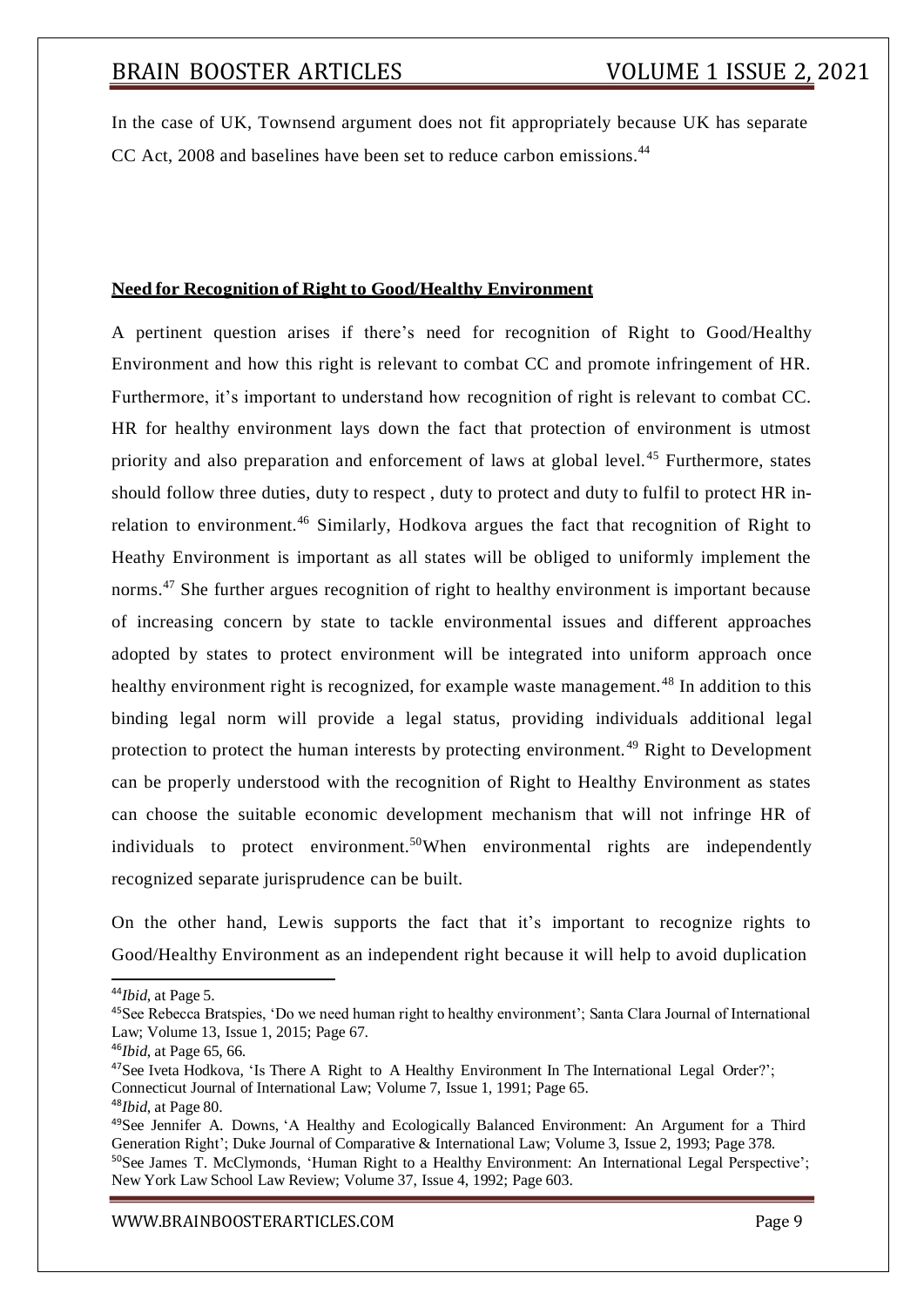of laws and similar emphasis will be given to environmental laws as HR Laws to protect rights of people to combat  $CC<sup>51</sup>$  I agree with Lewis because when duplication of laws is avoided then it's easy to understand flaws in the law in any for the future. Furthermore, this leads to proper interpretation by courts and also build environmental jurisprudence to combat CC and protect rights of the people.

### **Do we need a New HR for CC?**

HR in-relation to environment has offered remedies to combat CC in a number of ways. For example, inclusion of HR provisions in state constitution in-relation to environment is because of complex mutual relationship between HR and Environment. Similarly, as discussed in this chapter, PP in environmental decision making plays an important role as its key evidence that explains to what extent individuals are concerned to protect environment. It's important to have separate courts to address environmental issues because with relationship of HR and Environment to combat CC, HR tribunals faced difficulties in solving environment litigation problems. Furthermore, HR tribunals and courts don't know as to how to adjudicate environmental claims.

On the other hand, it's important to follow "adaptive management techniques to monitor, review and modify projects, plans and activities<sup>"52</sup> in-relation to HR and Environment to combat CC. This means that all states should cooperate to share Climate Mitigation techniques with other states irrespective of IP protection, states should jointly cooperate to combat pollution activities, states should practice effective regulation technique etc. on the other hand, it's important to recognize right to healthy/good environment as an independent right as separate environmental jurisprudence, environmental courts and tribunals, cooperation of all states to adjudicate environmental claims can be easily achieved. at the end, I would like to argue that there is no need for separate/new HR for Environment. It's just that we need to make and enact some changes to cope up with the present conditions to protect the relationship between HR and Environment to combat CC.

<sup>51</sup>See Bridget Lewis, 'Environmental Human Rights and Climate Change; Current Status and Future Prospects'; Springer; 2018; Page 65. <https://link-springer-com.libproxy.ncl.ac.uk/content/pdf/10.1007%2F978-981-13- 1960-0.pdf> accessed on June 9, 2020

<sup>&</sup>lt;sup>52</sup>See Jan McDonaldand Megan C Styles, 'Legal Strategies for AdaptiveManagement under Climate Change'; Journal of Environmental Law; Volume 26, issue 1, 2014; Page 25.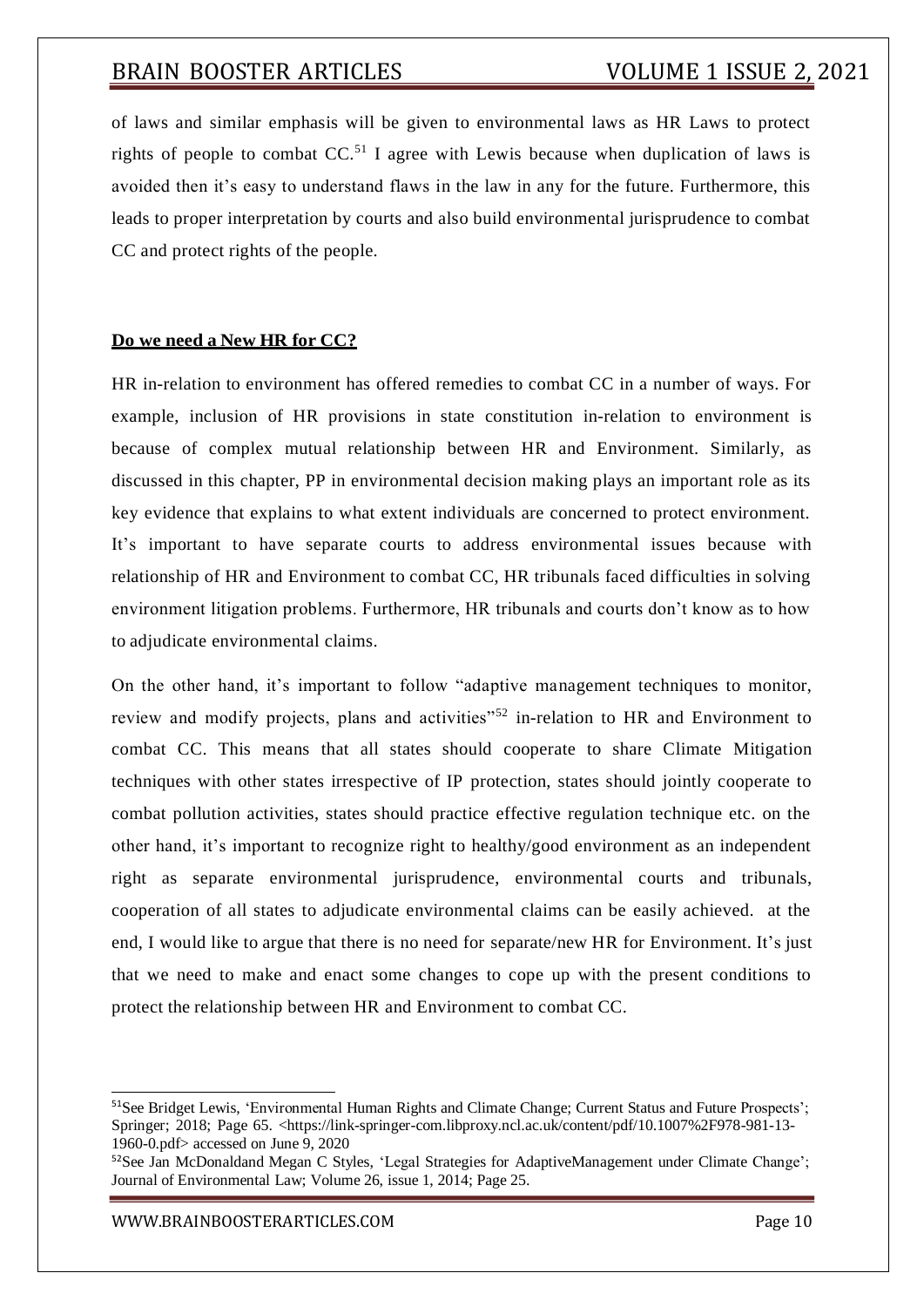### **Conclusion**

We learn in this chapter that PP can play an important role to combat CC and also help us to understand to what extent people are concerned for right to good/healthy environment. furthermore, we learn that states should practice regulatory techniques such as CC Litigation and reduce burden in HR courts and tribunals. Moreover, we learn why is it important to recognize Right to Healthy Environment as independent right and argued the fact at the end that there is no need for separate independent new HR for environment. It's just we need to amend some techniques and procedures to tackle the problem of CC and reduce infringement of HR.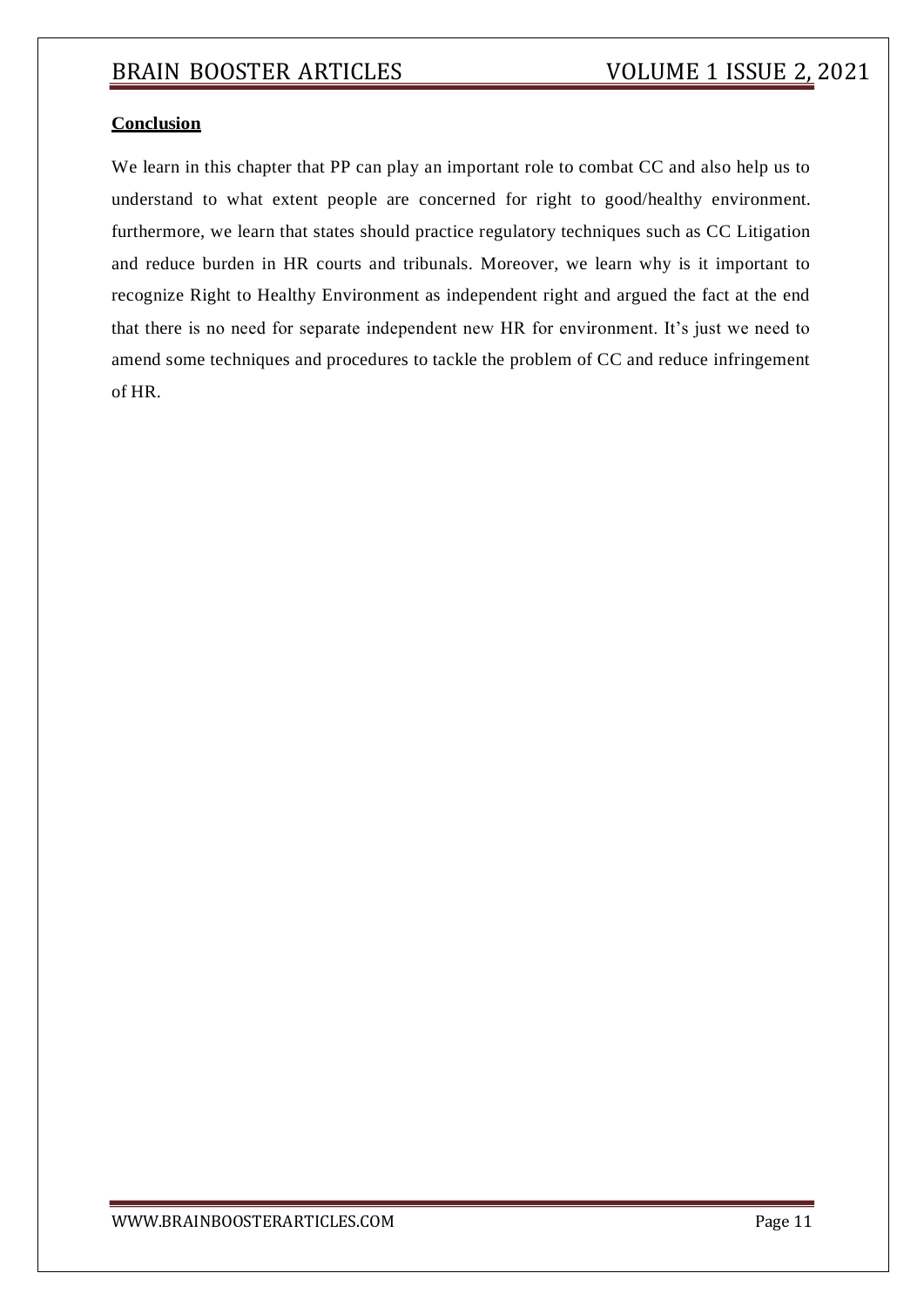### **Chapter-5**

### **Conclusion and Suggestion**

The complex relationship between Human Rights (HR) and Environment to combat Climate Change (CC) is an essential relationship to protect the Right to Healthy Environment. In my dissertation I have discussed HR and CC in terms of International Law. Furthermore, I have discussed each chapter with reference to two jurisdictions i.e. India and United Kingdom.

In Chapter-1, I have discussed HR dimensions in-relation to CC as the complex relationship has offered remedies to combat CC. I have discussed the relationship in terms of Right to Life, Right to Adequate Standard of Living, Right to Water, Right to Health. Furthermore, the inclusion of HR to Healthy Environment provisions in their respective State Constitution explains why sustainable environment is important to protect the rights of the people. It's these political developments, i.e. the consent of states to protect environment to protect the rights of people. Moreover, with these political developments because of state consent, it lays the duties that states as to how much they are responsible enough to protect the Sustainable Environment for people.

In Chapter-2 I have discussed the relevance of HR to a Good/Healthy Environment under International Law. I have discussed with refence to International Instruments, PP, CC Litigation, Sustainable Development and development of good environment under International law.

In Chapter-3, I discussed the challenges confronted to Right to Good Environment under International Law. In Chapter-3 I have answered the question "To what extent states face challenges under International Law in the implementation of HR in-relation to environment to combat CC?"**.** Before I go further, I have answered question with special refence to India and UK. I have answered the question Globalization and Development where I discuss as to how globalization important for economic development compromises with the environment that impacts rights of the people. Then, I discuss duties of state to protect the environment. The three key duties I discuss are Duty to Respect, Duty to Protect and Duty to Fulfil. States have duty towards the protection of environment, duty towards future generation, encourage Public Participation (PP), practice Precautionary Principle followed by encouraging sustainable development. I have further discussed the criticisms and failure of sustainable development.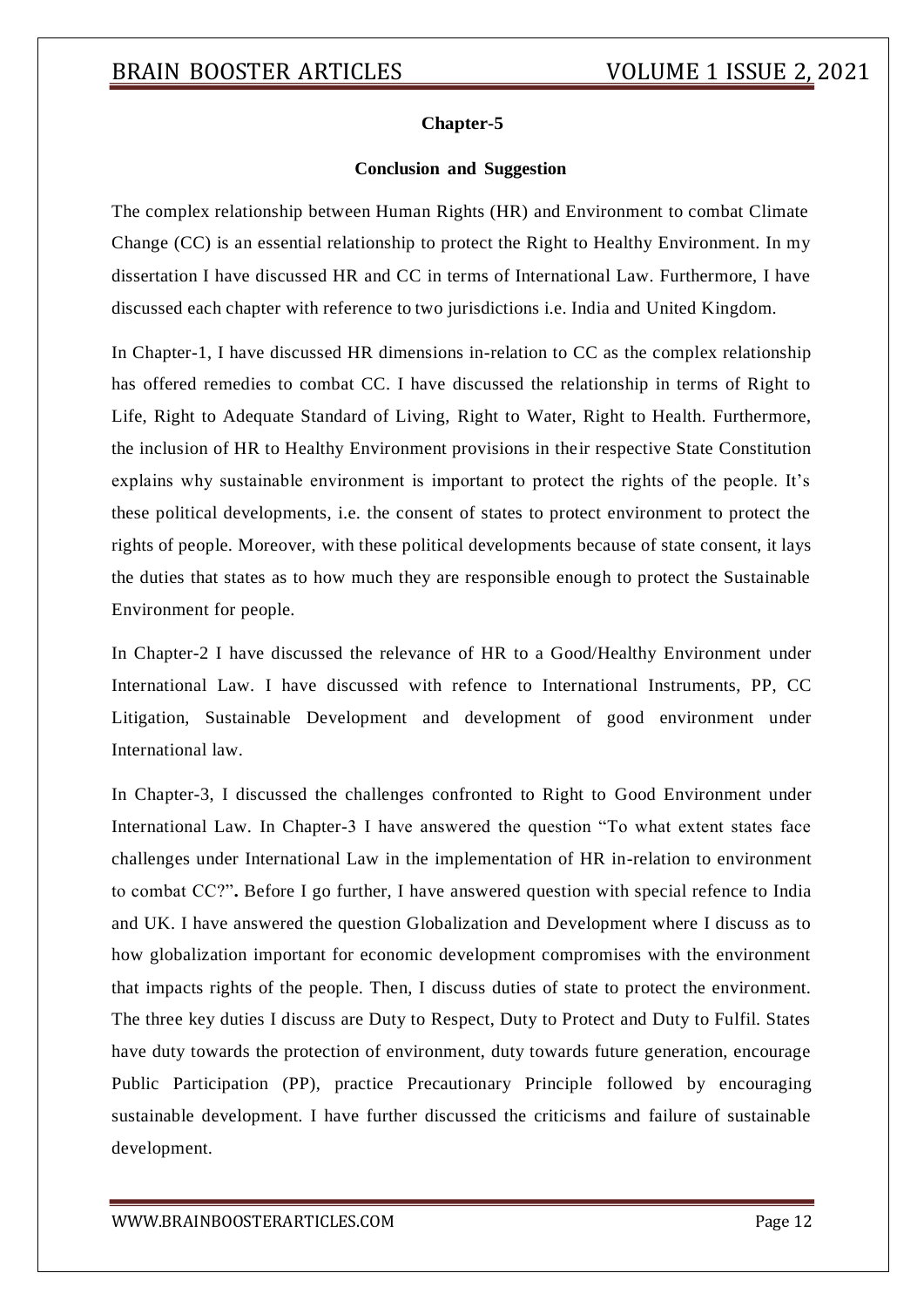I discuss the Litigation burden on HR Courts. The overlapping between HR and Environment to combat CC has actually offered many solutions. But of course, yes it has actually added loopholes to the system as it has imposed burden on the HR courts and tribunals. Here I had argued that by recognition of Right to Healthy/Good Environment under International Law. Thus, there is need to have separate CC Litigation courts as this will reduce burden upon HR courts and tribunals and will further lead to develop environmental jurisprudence as it can act as a precedent for future cases.

At last, I had discussed, IPR in-relation to Environment what are challenges confronted because of IPR to combat CC. In this, I have basically discussed that to a considerable extent the regime of IPR has been benefitting developed countries than developing countries. I have explained this with an example, clean energy technology. Many developing and leastdeveloped countries face the problem of clean energy because of IPR regime. Though UNFCCC requires state parties to put efforts to combat CC.

In Chapter-4, I have discussed "Future Directions for HR to Healthy Environment under International law". In this chapter I have answered the question "What steps do states under International Environmental Law need to undertake in overlapping between HRand Environment to combat CC to overcome the challenges?" I have discussed encouragement of PP that can actually help to protect environment and combat CC as awareness among people can actually protect environment from damaging. I have further discussed Regulation under Environmental Law to combat CC. Under Regulation what all steps states should take to protect environment or save environment from degradation. Then I come to Litigation, i.e. need to have separate Climate Change Litigation (CCL) as this will help to build environment jurisprudence as there should be no imposition of burden upon HR courts and tribunals. At last, I mention that there is need to recognize Right to Healthy/Good Environment under International Law. I have supported this recognition because this will help to build separate environment jurisprudence and as HR are recognized rights i.e. states are parties to it and recognition of environmental rights will speed up the need to understand the importance of environment.

### **Recommendations**

I would like to argue that there is need to recognize the Right to Healthy Environment as independent right as this will help to exclusively to step up as an independent right. The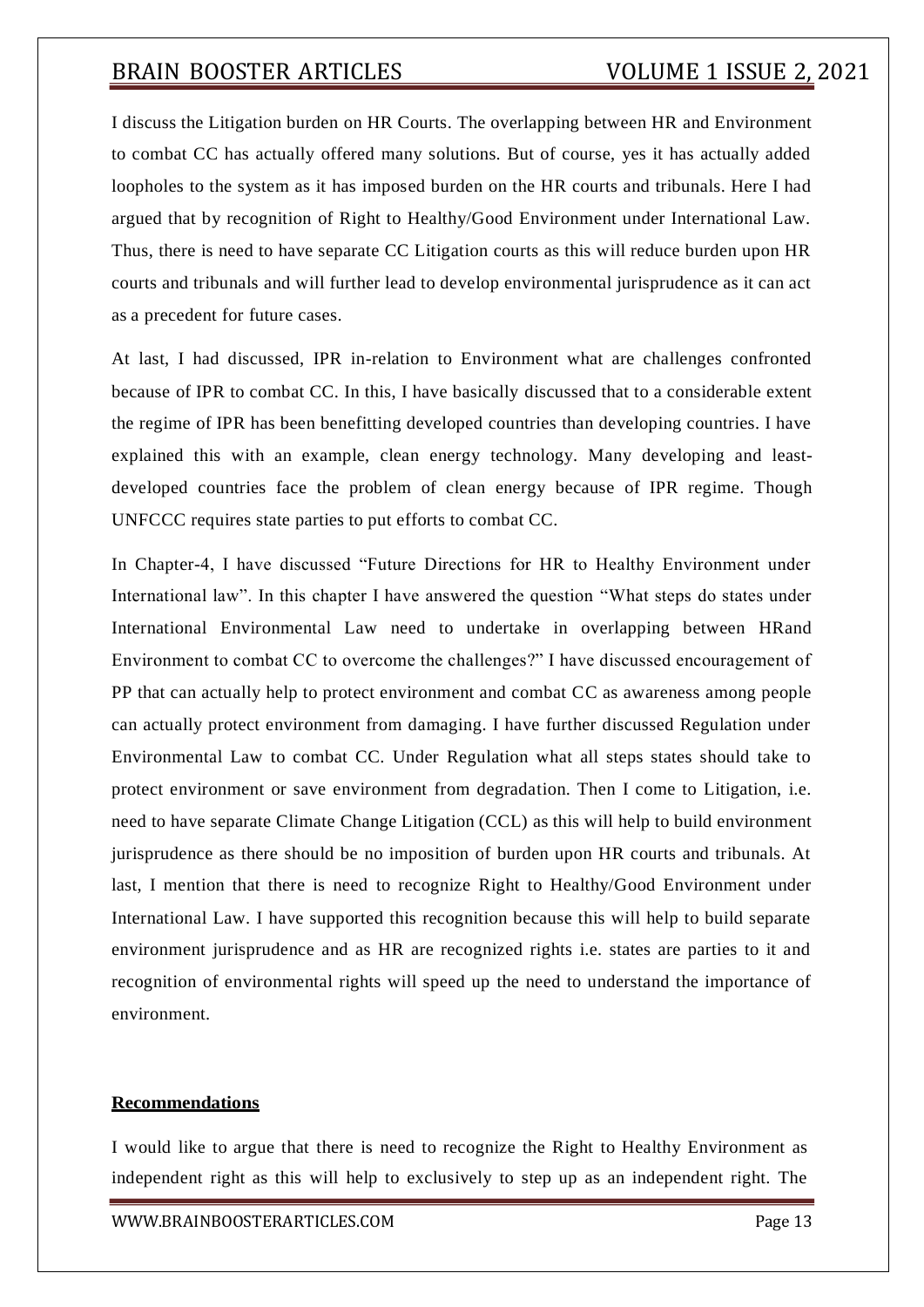recognition should be such i.e. as Globalization and Development are important for economic development for a state but should be such the environmental needs are not compromised. It's important to encourage PP as this will bring people together to achieve environmental right i.e. the right for the people. I further argue that there is need to have separate CCL mechanisms though overlapping between HR and Environment to combat CC has offered solutions but we need separate environmental jurisprudence as the court decisions will be referred as precedents for future cases. At last, as I have discussed two jurisdictions India and UK, both countries have worked towards protection of environment, though UK is far much better. But of course, with Recognition of Right to Healthy/Good will pave way for uniform approach towards environment protectionas issues will be dealt timely without infringing rights of people and combating CC.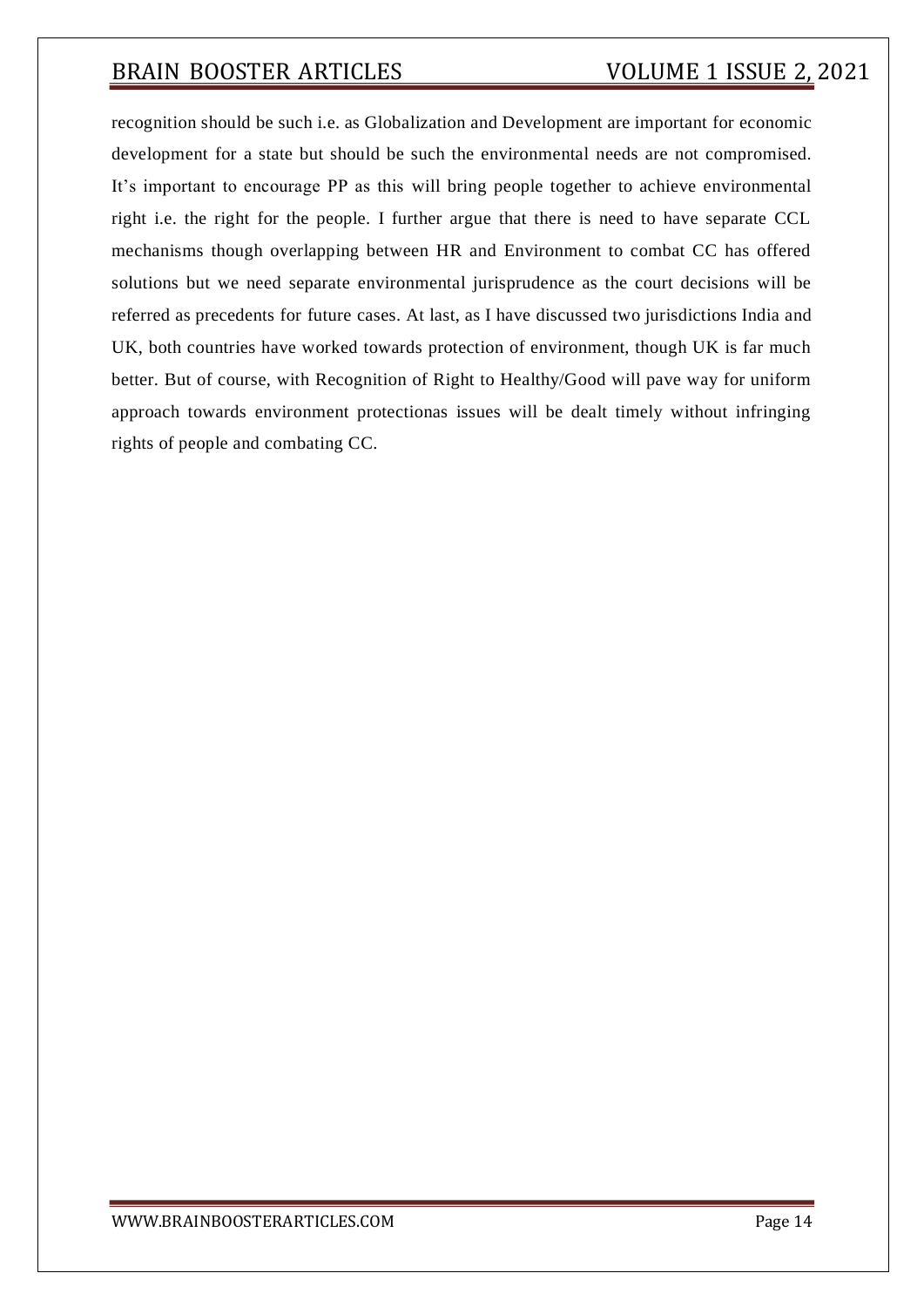### **BIBLIOGRAPHY**

### **PRIMARY SOURCES**

#### **International Instruments:**

Article 11(1) of International Covenant on Economic, Social and Cultural Rights; Page 4.

Article 12(1) of International Covenant of Economic, Social and Cultural Rights; Page 4.

Article 14(2)(h) of Convention on the Elimination of All Forms of Discrimination against Women; Page 5 and Page 6.

Article 2(1) of International Covenant of Economic, Social and Cultural Rights Page 2.

Article 24 of Convention of Rights of Child; Page 8.

Article 25(1) of Universal Declaration of Human Rights.

Article 25(1) of Universal Declaration of Human Rights.

Article 28 of Universal Declaration of Human Rights.

Article 29 of United Nations Declaration on the Rights of Indigenous Peoples, Page 21.

Article 3 of Universal Declaration of Human Rights.

Article 38(1) of the Statute of International Court of Justice; Page 26.

Article 6 of Convention of Rights of Child; Page 2 &3.

Article 6(1) of International Covenant of Civil and Political Rights.

Article 8(j) of Convention on Biological Diversity; Page 6.

Convention on Access to Information, Public Participation In Decision-Making And Access To Justice In Environmental Matters.

Convention on Environmental Impact Assessment in A Transboundary Context.

Convention on The Prevention of Marine Pollution by Dumping of Wastes and Other Matter.

Declaration of the United Nations Conference on the Human Environment, 1972.

Declaration of the United Nations Conference on the Human Environment, 1972.

#### **Reports:**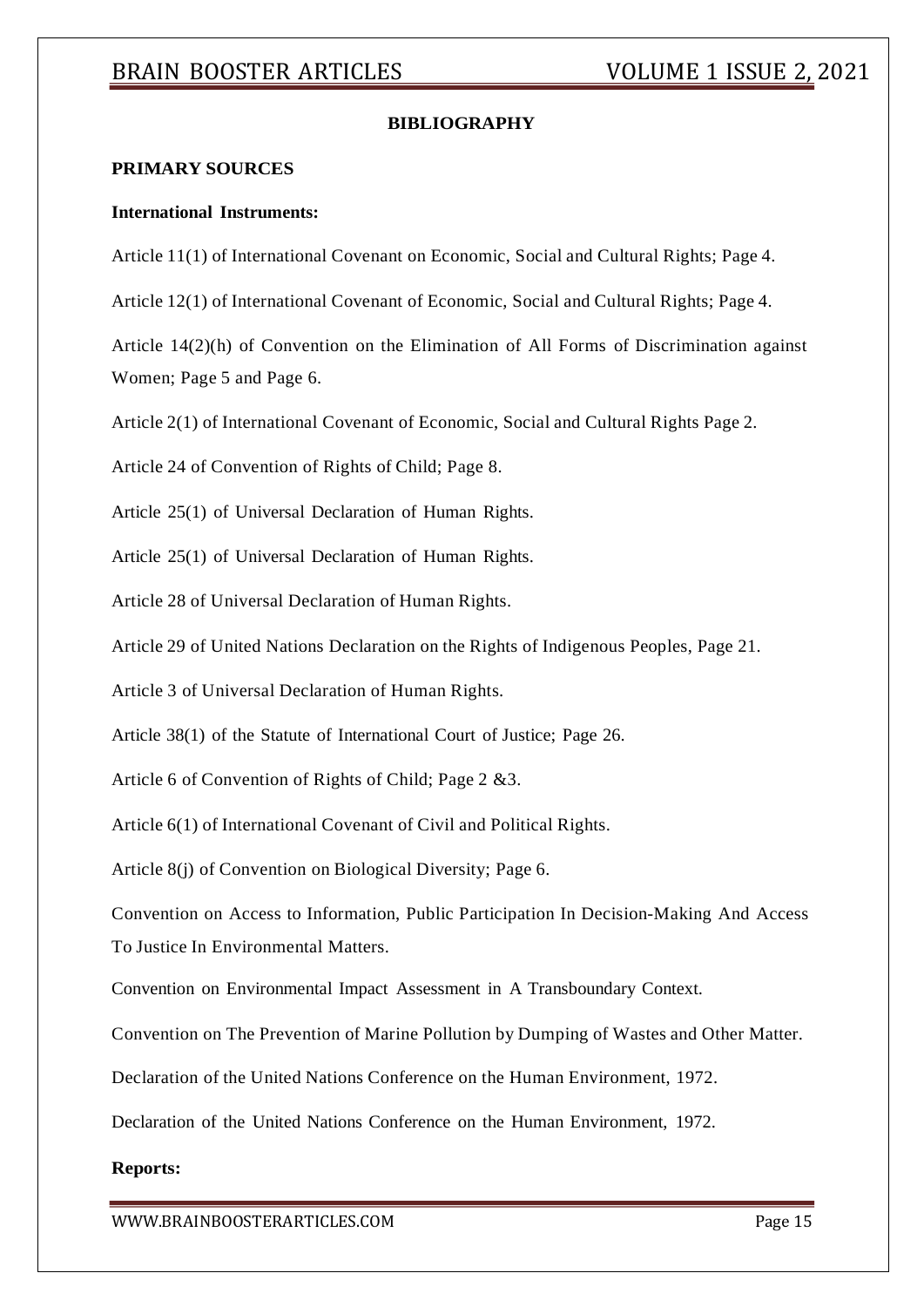Committee on Economic, Social and Cultural Rights, Statement on the obligations of States parties regarding the corporate sector and economic, social and cultural rights [<http://docstore.ohchr.org/SelfServices/FilesHandler.ashx?enc=4slQ6QSmlBEDzFEovLCu](http://docstore.ohchr.org/SelfServices/FilesHandler.ashx?enc=4slQ6QSmlBEDzFEovLCu) W1AVC1NkPsgUedPlF1vfPMKOgNxs%2FCpnVM8K6XpeNimFvrj%2F4tQZvhH%2BXM 9vEaJmHSX3FSXAcTmJ%2BWc3iPSLafnoFpGQ9KIHCXooWHCPCpQt> accessed on July 11, 2020.

General Comment No. 15: The Right to Water (Arts. 11 and 12 of the Covenant); Page 1; <https:/[/www.refworld.org/pdfid/4538838d11.pdf>](http://www.refworld.org/pdfid/4538838d11.pdf) accessed on June 10, 2020.

General comment No. 36 (2018) on article 6 of the International Covenant on Civil and Political Rights, on the right to life, (CCPR/C/GC/36); Page 14 and Page 15.

Human Rights Resolution 2005/60; <https:/[/www.refworld.org/docid/45377c759.html>](http://www.refworld.org/docid/45377c759.html) accessed on June 12, 2020.

John H. Knox, 'Framework Principles On Human Rights and The Environment' 2018; <https://rwi.lu.se/app/uploads/2018/02/Framework-Principles-on-Human-Rights-and-the-Environment.pdf> accessed on June 9, 2020Page 6.

Principle 22 of Report of The United Nations Conference on Environment and Development; Page  $4$ ;

<https:/[/www.un.org/en/development/desa/population/migration/generalassembly/docs/globa](http://www.un.org/en/development/desa/population/migration/generalassembly/docs/globa) lcompact/A\_CONF.151\_26\_Vol.I\_Declaration.pdf> accessed on June 11, 2020.

Report by Ranjan K Panda, "Tribal rights over forests essential to combat climate change, July 29, 2019; <https://indiaclimatedialogue.net/2019/07/29/tribal-rights-over-forestsessential-to-combat-climate-change/> accessed on June 10, 2020.

Report of Health Effects of Climate Change in the UK, Page 52; <https:/[/www.climatenorthernireland.org.uk/cmsfiles/resources/files/Health-Efffects-of-](http://www.climatenorthernireland.org.uk/cmsfiles/resources/files/Health-Efffects-of-)Climate-Change-in-the-UK\_Department-of-Health.pdf> accessed on June 10, 2020.

Report of Intergovernmental Panel On Climate Change, 2014; Page 4<https:/[/www.ipcc.ch/site/assets/uploads/2018/05/SYR\\_AR5\\_FINAL\\_full\\_wcover.pdf>](http://www.ipcc.ch/site/assets/uploads/2018/05/SYR_AR5_FINAL_full_wcover.pdf) accessed on June 16, 2020.

Report of Ivano Alogna and Eleanor Clifford, 'Climate Change Litigation: Comparative and International Perspectives'; (British Institute of International and Comparative Law, 16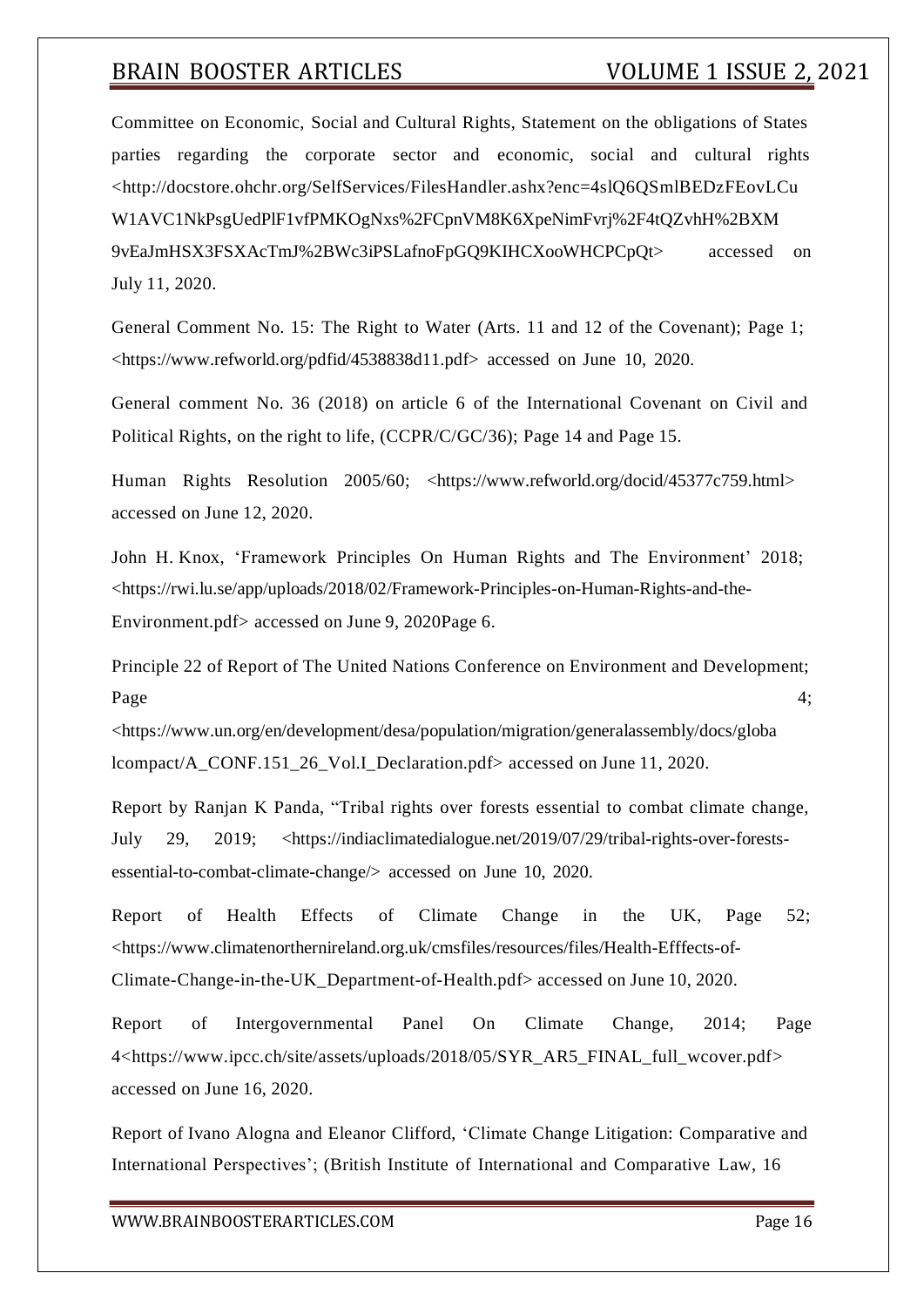January, 2020) Page 5 <https:/[/www.biicl.org/documents/88\\_climate\\_change\\_litigation\\_comparative\\_and\\_internati](http://www.biicl.org/documents/88_climate_change_litigation_comparative_and_internati) onal\_report.pdf> accessed on June 22, 2020.

Report of Special Rapporteur on the right to food.

Report of United Kingdom Parliamentary Office of Science and Technology, Climate Change and Agriculture; Number 600, May 2019; Page 2 & Page 3; <https://post.parliament.uk/research-briefings/post-pn-0600/>accessed on June 10, 2020.

Report on The United Kingdom (UK) Climate Policy: Smart Prosperity; Page 4<https://institute.smartprosperity.ca/sites/default/files/publications/files/The%20United%20 Kingdom%20Climate%20Policy%20Lessons%20for%20Canada.pdf> accessed on June 1, 2020.

Resolution 10/4, "Human rights and climate change" ;<https://ap.ohchr.org/documents/E/HRC/resolutions/A\_HRC\_RES\_10\_4.pdf> accessed on June 12, 2020.

Resolution 7/23; Human rights and climate change.

United Nations Environment Program, Human Development Report, 1999; page 90 [<http://hdr.undp.org/sites/default/files/reports/260/hdr\\_1999\\_en\\_nostats.pdf>](http://hdr.undp.org/sites/default/files/reports/260/hdr_1999_en_nostats.pdf) accessed on June 14, 2020.

### **Cases:**

Case Concerning the Gabcikovo-Nagymaros Project (Hungary/Slovakia); Judgement of 25 September 1997; <https:/[/www.icj-cij.org/files/case-related/92/092-19970925-JUD-0-00-](http://www.icj-cij.org/files/case-related/92/092-19970925-JUD-0-00-) EN.pdf> accessed on June 12, 2020.

M.C. Mehta v. Union of India & others on 18 March, 2004; <https://indiankanoon.org/doc/1896562/> accessed on June 12, 2020.

M.C. Mehta vs Union Of India &Ors on 12 January, 1988; <https://indiankanoon.org/doc/59060/> accessed on June 12, 2020.

M.C. Mehta vs Union Of India And Ors on 5 April, 2002; <https://indiankanoon.org/doc/75464071/> accessed on June 12, 2020.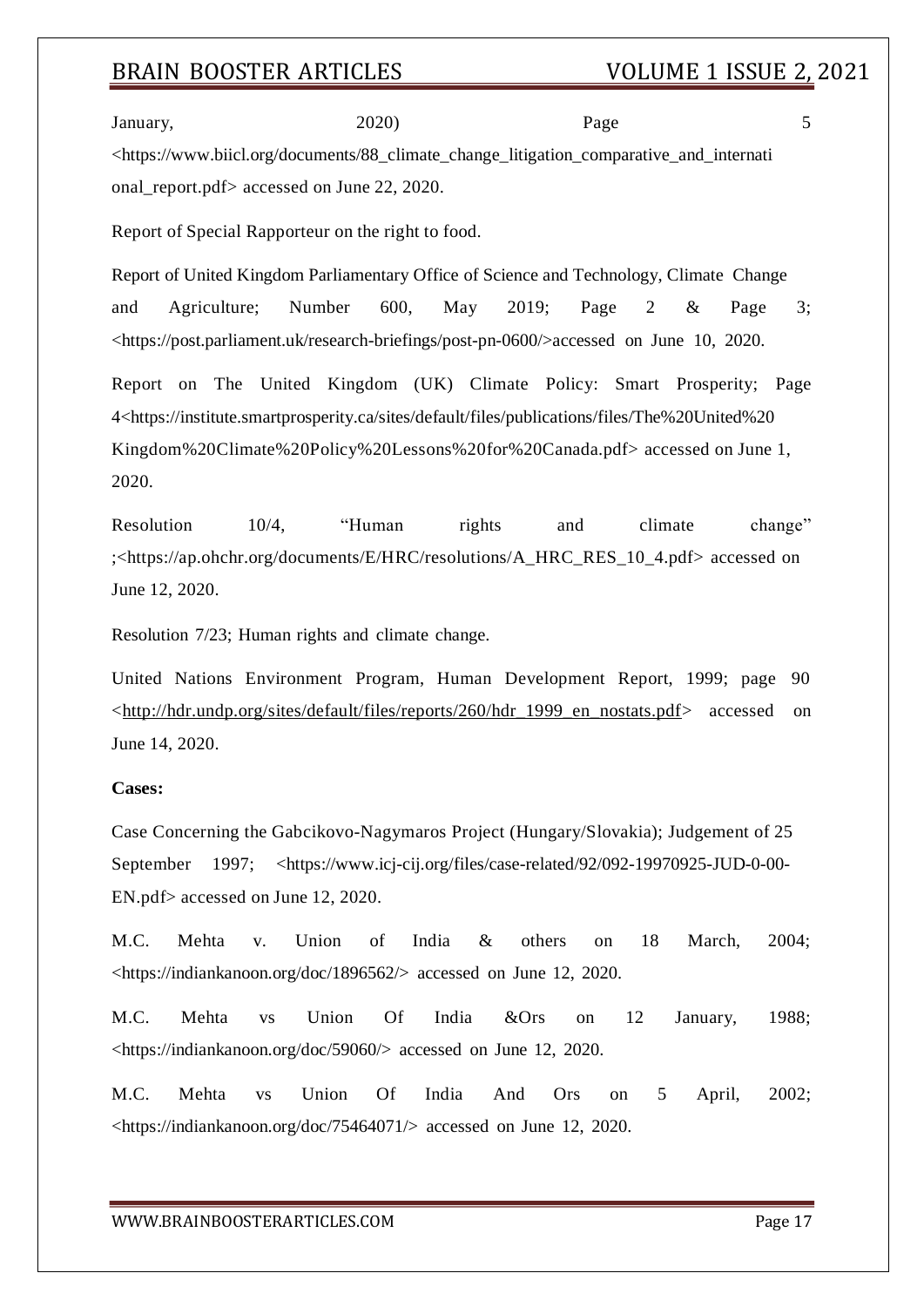R v Thames Water Utilities; [2015] EWCA Crim 960 (03 June 2015); <https://uk.practicallaw.thomsonreuters.com/D-033-

1852?transitionType=Default&contextData=(sc.Default)&firstPage=true&bhcp=1> accessed on June 13, 2020.

R. (on the application of Greenpeace Ltd) v Secretary of State for Trade and Industry; [2007] EWHC 311; <https://app.croneri.co.uk/law-and-guidance/case-reports/r-applicationgreenpeace-ltd-v-secretary-state-trade-and-industry?product=139> accessed on June 12, 2020.

Ridhima Pandey v. Union of India (March 2017); <https://elaw.org/petition-ridhima-pandeyv-union-india-march-2017> accessed on June 20, 2020.

Subhash Kumar vs State of Bihar AndOrs on 9 January, 1991; <https://indiankanoon.org/doc/1646284/> accessed on July 11, 2020.

Vellore Citizens Welfare Forum vs Union Of India &Ors on 28 August, 1996; <https://indiankanoon.org/doc/1934103/> accessed on June 15, 2020.

#### **SECONDARY SOURCES**

#### **Books:**

Bell Stuart, McGillivray Donald, Pedersen Ole W., Lees Emma, Stokes Ellen, 'Environmental Law'; Oxford University Press; Ninth Edition; 2017; page 578.

LeelakrishnanP., 'Environmental Law in India'; Lexis Nexis, Third Edition, 2015; Page 143, 225, 226.

Lewis Bridget, 'Environmental Human Rights and Climate Change; Current Status and Future Prospects'; Springer; 2018; Page 4, 49, 173, 63, 175, 177, 65.

McInerney-Lankford Siobhan, Darrow Mac, and RajamaniLavanya, 'Human Rights and Climate Change, A Review of the International Legal Dimensions'; A World Bank Study; Page 20.

Sands Philippe, Peel Jacqueline with Fabra Adriana and Mackenzie Ruth, 'Principles of International Environmental Law; Cambridge University Press; Fourth Edition; 2018; Page 610, 611, 614.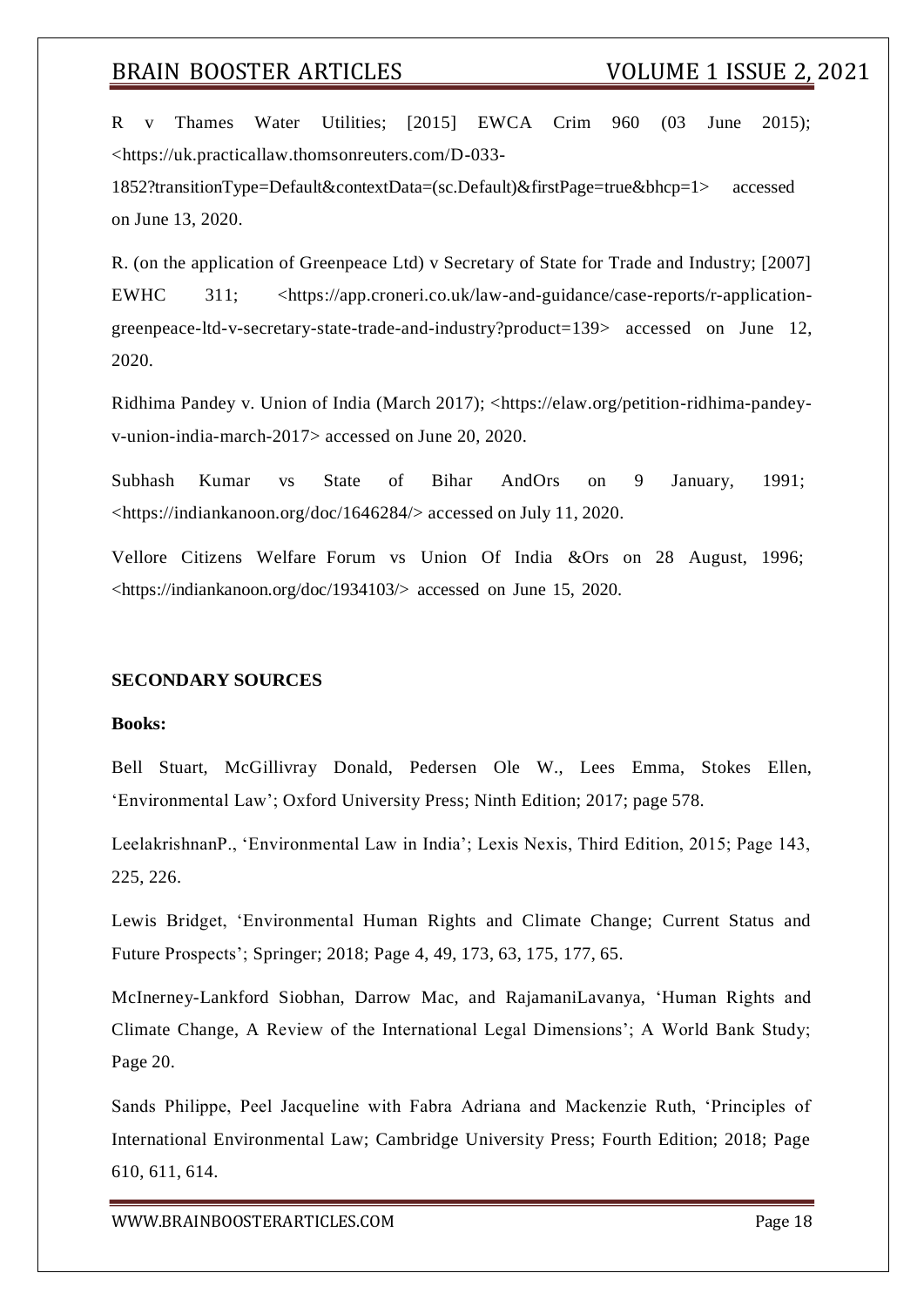### **Journal Articles:**

Bagley Constance E., 'What's Law Got to Do With It?: Integrating Law and Strategy'; American Business Law Journal; Volume 47, Issue 4, Winter 2010; Page 589.

Biddle Justin B., 'Intellectual Property Rights and Global Climate Change: Toward Resolving an Apparent Dilemma'; Ethics, Policy & Environment; Volume 19, Issue 3, 2016; Page 301.

BosselmannKlaus, 'A vulnerable environment: contextualizing law with sustainability'; Journal of Human Rights and the Environment, Volume 2, Issue 1, 2011; Page 45.

Boyle Alan, 'Human Rights and the Environment: Where Next?'; European Journal of International Law; Volume 23, Issue 3; 2012; page 613.

BratspiesRebecca, 'Do we need human right to healthy environment'; Santa Clara Journal of International Law; Volume 13, Issue 1, 2015; Page 67.

Collins Lynda M, 'Security of the person, peace of mind: a precautionary approach to environmental uncertainty'; Journal of Human Rights and the Environment; Volume 4, Issue 1, March 2013; Page 79.

Daly Erin and May James R, 'Bridging constitutional dignity and environmental rights jurisprudence'; Journal of Human Rights and the Environment; Volume 7, Issue 2, 2016; page 218.

Davis William Daniel, 'What Does "Green" Mean? Anthropogenic Climate Change, Geoengineering, And International Environmental Law'; Georgia Law Review; volume 43, Issue 3, 2009; Page 923.

Dellinger Marianne, 'Ten Years of the Aarhus Convention: How Procedural Democracy is Paving the Way for Substantive Change in National and International Environmental Law'; Colorado Journal of International Environmental Law and Policy; Volume 23, Issue 2, September 2012; Page 313.

Downs Jennifer A., 'A Healthy and Ecologically Balanced Environment: An Argument for a Third Generation Right'; Duke Journal of Comparative & International Law; Volume 3, Issue 2; 1993; Page 375.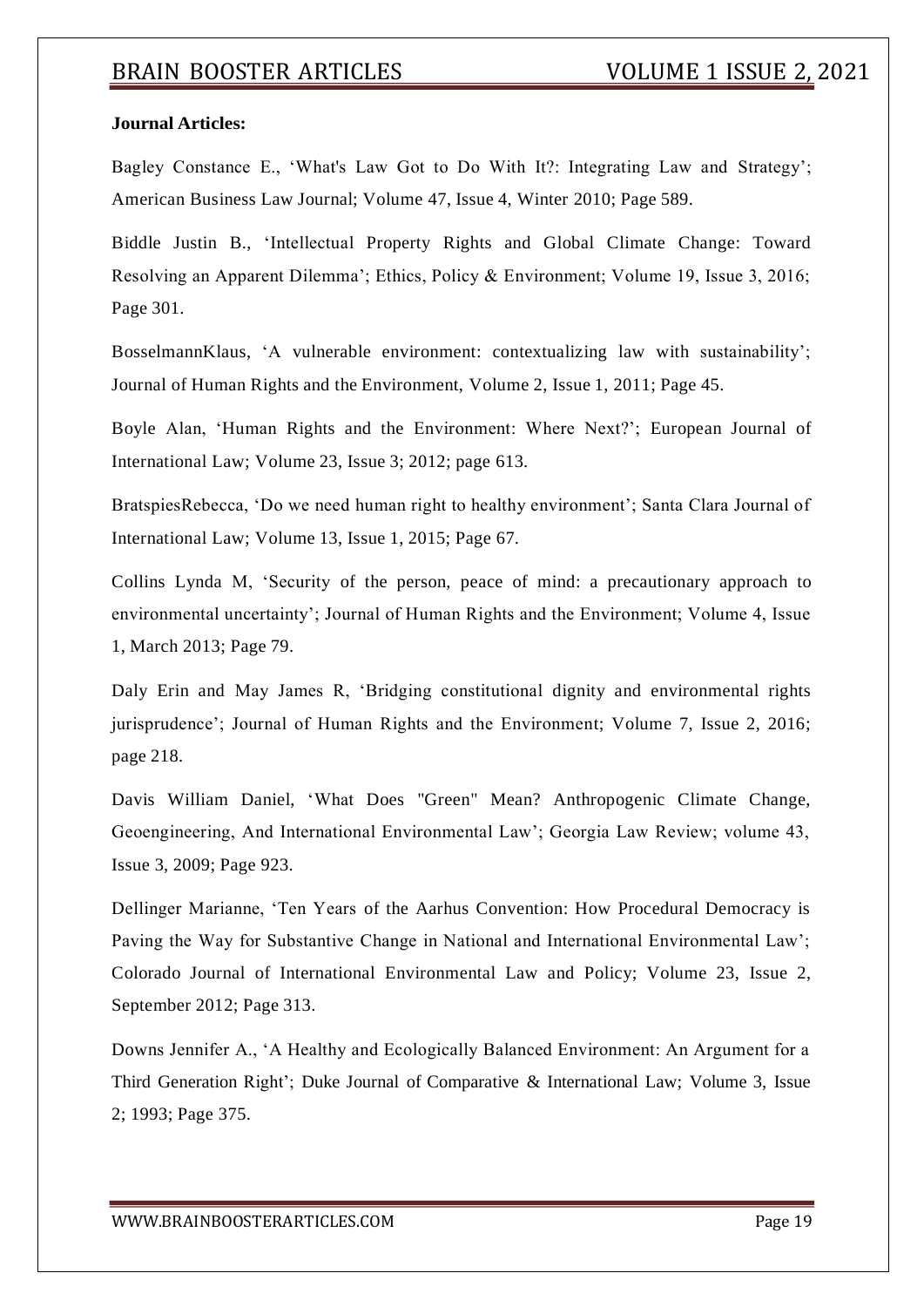Downs Jennifer A., 'A Healthy and Ecologically Balanced Environment: An Argument for a Third Generation Right'; Duke Journal of Comparative & International Law; Volume 3, Issue 2, 1993; Page 378.

Gellers Joshua C, 'Explaining the emergence of constitutional environmental rights: a global quantitative analysis'; Journal of Human Rights and the Environment, Volume 6, Issue 1, 2015; Page 75.

Genest Gabriel Blouin and PaquerotSylvie, 'Environmental human rights as a battlefield: a grammar of political confrontation'; Journal of Human Rights and the Environment; Volume 7, Issue 1; 2016; page 132.

Gill Gitanjali Nain, 'A Green Tribunal for India'; Journal of Environmental Law; Volume 22, Issue 3, 2010; page 474.

GunninghamNeil and Holley Cameron, 'Next-Generation Environmental Regulation: Law, Regulation, and Governance'; Annual Review of Law and Social Science; 12:273-93; 2016; Page 281.

HodkovaIveta, 'Is There A Right to A Healthy Environment In The International Legal Order?'; Connecticut Journal of International Law; Volume 7, Issue 1, 1991; Page 65.

HodkovaIveta, 'Is There A Right to A Healthy Environment In The International Legal Order?'; Connecticut Journal of International Law; Volume 7, Issue 1, 1991; Page 65.

KapurKavita, 'Climate Change, Intellectual Property, And The Scope Of Human Rights Obligations'; Sustainable Development Law & Policy; Volume 11, Issue 2, 2011; Page 59.

Khan Sabaa Ahmad, 'E-products, E-waste and the Basel Convention: Regulatory Challenges and Impossibilities of International Environmental Law'; Review of European, Comparative & International Environmental Law; Volume 25, Issue 2, 2016; Page 248, 249.

Kirby Peadar, 'Vulnerability and Globalization: mediating impacts on society'; Journal of Human Rights and the Environment; Volume 2, Issue 1, March 2011; Page 86.

Knox John H, 'Climate ethics and human rights'; Journal of Human Rights and the Environment; Volume 5, Issue 0; 2014; Page 33.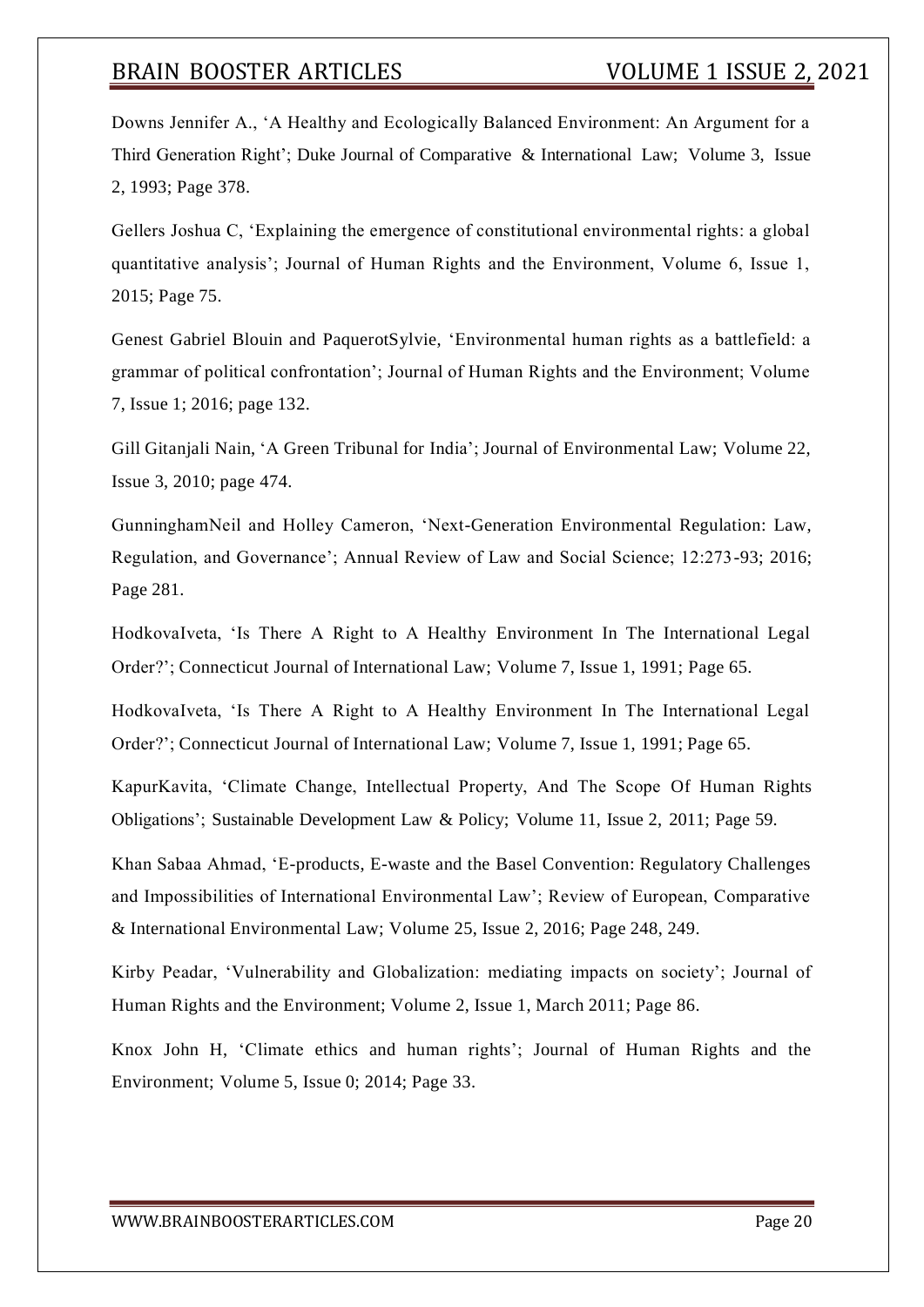Kravchenko Svitlana, 'Procedural Rights As A Crucial Tool To Combat Climate Change'; Georgia Journal of International and Comparative Law; Volume 38, Issue 3, 2010; Page 618, 635.

Lee John, 'The Underlying Legal Theory to Support a Well-Defined Human Right to a Healthy Environment as a Principle of Customary International Law'; Columbia Journal of Environmental Law; Volume 25, Issue 283, 2000; Page 328.

Lee Maria and Abbot Carolyn, 'The Usual Suspects? Public Participation Under the Aarhus Convention'; The Modern law Review; Volume 66, Issue 1, 2003; Page 80.

Lee Maria, ArmeniChiara, CendraJavierde, ChaytorSarah, Lock Simon, Maslin Mark, RedgwellCatherine and Rydin Yvonne, 'Public Participation and Climate Change Infrastructure'; Journal of Environmental Law; Volume 25, Issue1, 2012; Page 34.

Lui Himmy, 'A Fiduciary Perspective on the State's Duty to Protect the Environment'; Auckland University Law Review; Volume 20, 2014; Page 110.

McClymondsJames T., 'Human Right to a Healthy Environment: An International Legal Perspective'; New York Law School Law Review; Volume 37, Issue 4, 1992; Page 603.

McDonald Jan and Styles Megan C, 'Legal Strategies for Adaptive Management under Climate Change'; Journal of Environmental Law; Volume 26, issue 1, 2014; Page 25.

MushkatRoda, 'Public Participation in Environmental Law Making: A Comment on the International Legal Framework and the Asia-Pacific Perspective'; Chinese Journal of International Law; Volume 1, Issue 1, 2002; Page 203, 204.

Parsons Anne, 'Human Rights And Climate Change: Shifting The Burden To The State?'; Sustainable Development Law and Policy; Volume 9, Issue 2, 2009; Page 22.

Preston Brian J., 'Characteristics of Successful Environmental Courts and Tribunals'; Journal of Environmental Law; Volume 26, Issue 3, 2014; Page 377.

Preston Brian J., 'The Contribution of the Courts in Tackling Climate Change'; Journal of Environmental Law; Volume 28, Issue 1, 2016; Page 11, 12.

Qc Hon John VonDoussa, Corkery Allison &Chartres Renee, 'Human Rights and Climate Change'; Australian International Law Journal; Volume 14, Issue 1, 2007; Page 161.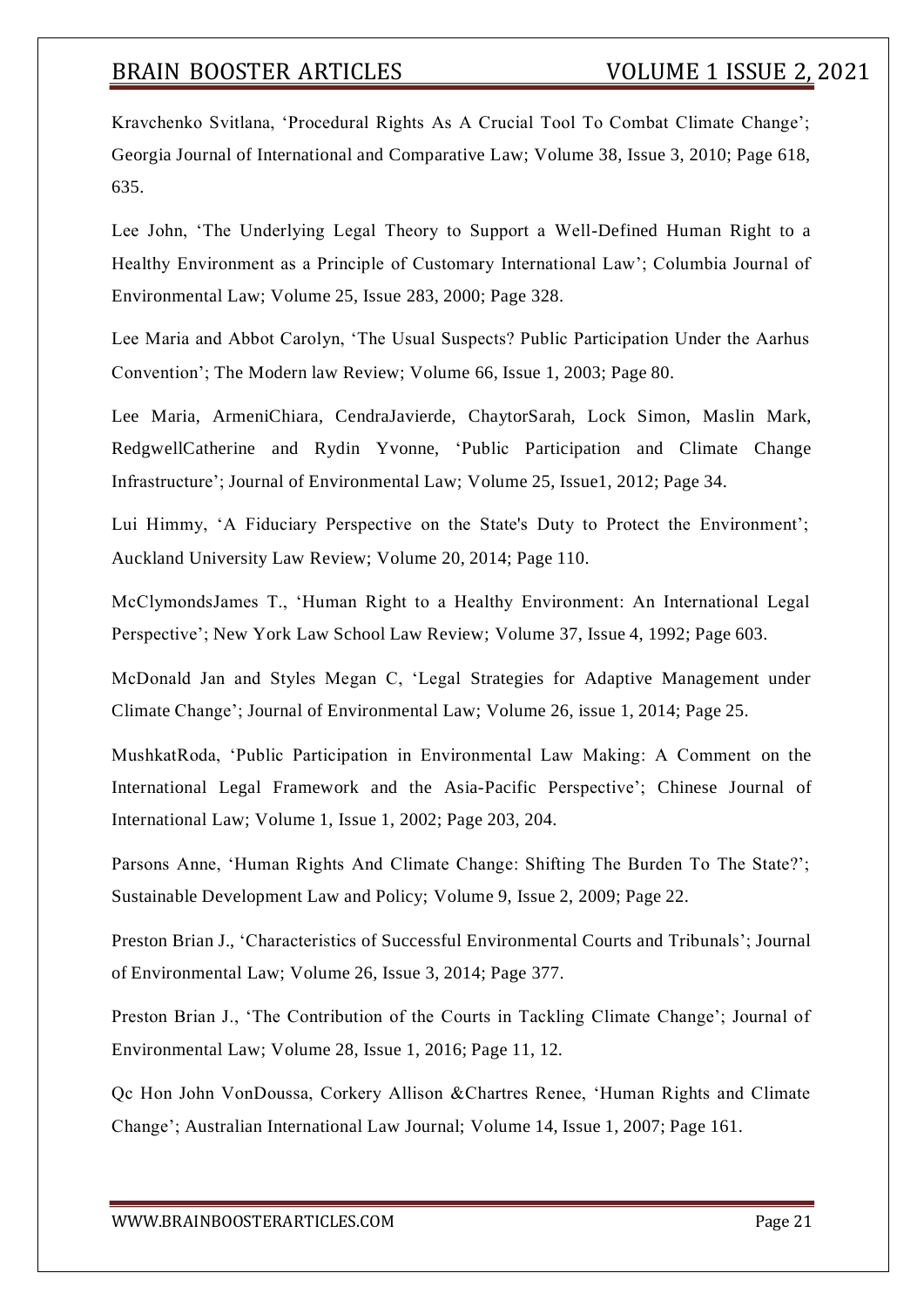QC The Hon John VonDoussa, Corkery Allison &Chartres Renee; 'Human Rights and Climate Change'; Australian International Law Journal; Volume 14, Issue 1, 2007; Page 165.

Raiser K., NaimsH. and Bruhn T., 'Corporatization of the Climate? Innovation, intellectual property rights and patents for climate change mitigation'; Energy Research &Social Science; volume 27, 2017; Page 7.

RajamaniLavanya, 'India's approach to international law in the climate change regime'; Indian Journal of International Law; Volume 57, Issue 1, 2017; Page 2.

Read Rupert and Cato Molly Scott, ''A price for everything?': The 'natural capital controversy'; Journal of Human Rights and the Environment; Volume 5, Number 2, 2014; Page 153.

Robinson Mary, 'Social and legal aspects of climate change'; Journal of Human Rights and the Environment; Volume 5, Issue 0, 2014; Page 16.

Roht-ArriazaNaomi, '"First, Do No Harm": Human Rights and Efforts to Combat Climate Change'; Georgia Journal of International and Comparative Law; Volume 38, Number 3, 2010; Page 596.

RyngaertCedric, 'Climate Change Mitigation Techniques and International Law: Assessing the Externalities of Reforestation and Geoengineering'; Ratio Juris; Volume 30, Issue 3, 2017; Page 284.

SabilMurtada, 'A Critical Evaluation of The Precautionary Principle in Environmental Law in The United Kingdom'; Edinburgh Student Law Review, Volume 3, Issue 2, 2017; Page 89.

Shelton Dinah, 'Developing substantive environmental rights'; Journal of Human Rights and the Environment, Volume 1, Issue 1, 2010, Page 89.

Shelton Dinah, 'Legitimate and necessary: adjudicating human rights violations related to activities causing environmental harm or risk'; Journal of Human Rights and the Environment, Volume 6, Issue 2, 2015; Page 139.

Shue Henry, 'Changing images of climate change: human rights and future generations'; Journal of Human Rights and the Environment; Volume 5, Issue 0, 2014, Page 50.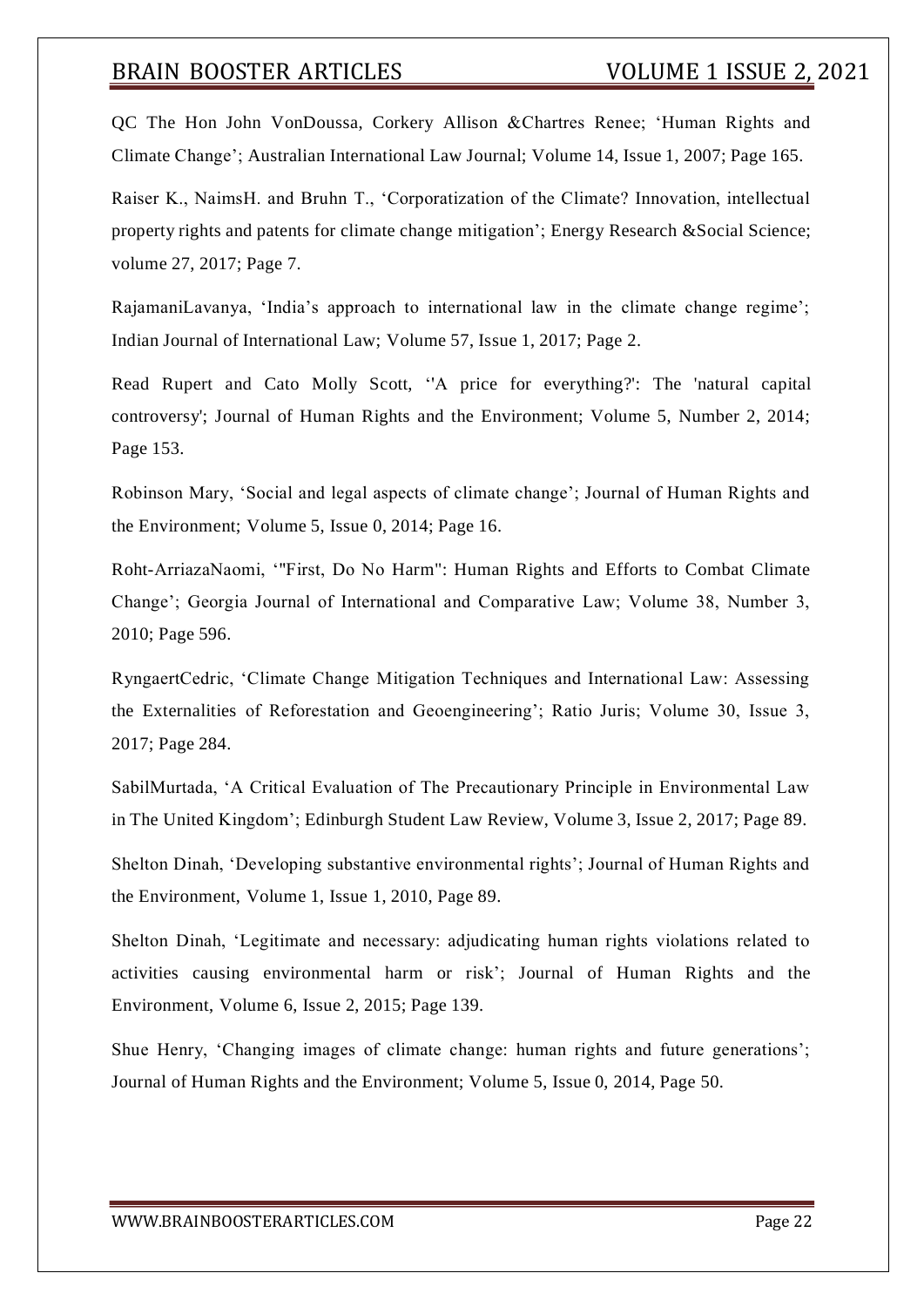StecStephen and JendroskaJerzy, 'The Escazu´ Agreement and the Regional Approach to Rio Principle 10: Process, Innovation, and Shortcomings'; Journal of Environmental Law; October 9, 2019; Page 534.

Steele Jenny, 'Participation and Deliberation in Environmental Law: Exploring a Problem-Solving Approach'; Oxford Journal of Legal Studies, Volume 21, Issue 3, 2001; Page 416.

Townsend Dina, 'Taking dignity seriously? A dignity approach to environmental disputes before human rights courts'; Journal of Human Rights and the Environment, Volume 6, Issue 2, 2015; Page 225.

Turner Steve, 'The Human Right to a Good Environment The sword in the stone'; Non-State Actors and International Law; Volume 4, Issue 2, 2004; Page 277.

Weston Bums H. and BollierDavid, 'Universal Covenant affirming a human right to commons- and rights-based governance of Earth's natural wealth and resources'; Journal of Human Rights and the Environment; Volume 4, Issue 2, 2013; Page 215.

Weston Burns H and BollierDavid, 'Toward a recalibrated human right to a clean and healthy environment: making the conceptual transition'; Journal of Human Rights and Environment; Volume 4, Issue 2, 2013; Page 126.

WestraLaura, 'Climate change and the human right to water'; Journal of Human Rights and the Environment, Volume 1, Issue 2, September 2010; Page 162 and Page 163.

Wheeler Sally, 'Climate change, Hans Jonas and indirect investors'; Journal of Human Rights and the Environment; volume 3, Issue 1, March 2012; Page 92.

Wirth David A., 'Engineering the Climate: Geoengineering as A Challenge to International Governance'; Boston College Environmental Affairs Law Review; Volume 40, Issue 2, 2013; Page 421.

### **Online Journals:**

Bush Kathleen F., LuberGeorge, KothaS. Rani, Dhaliwal R.S., Kapil Vikas,Pascual Mercedes, Brown Daniel G., FrumkinHoward, Dhiman R.C., Hess Jeremy,Wilson Mark L.,Balakrishnan Kalpana, Eisenberg Joseph, Kaur Tanvir, Rood Richard, Batterman Stuart, Joseph Aley, Gronlund Carina J., Agrawal Arun, and Hu Howard, 'Impacts of Climate Change on Public Health in India: Future Research Directions'; Environmental Health Perspectives, Volume 119, Number 6, June 2011; Page 765;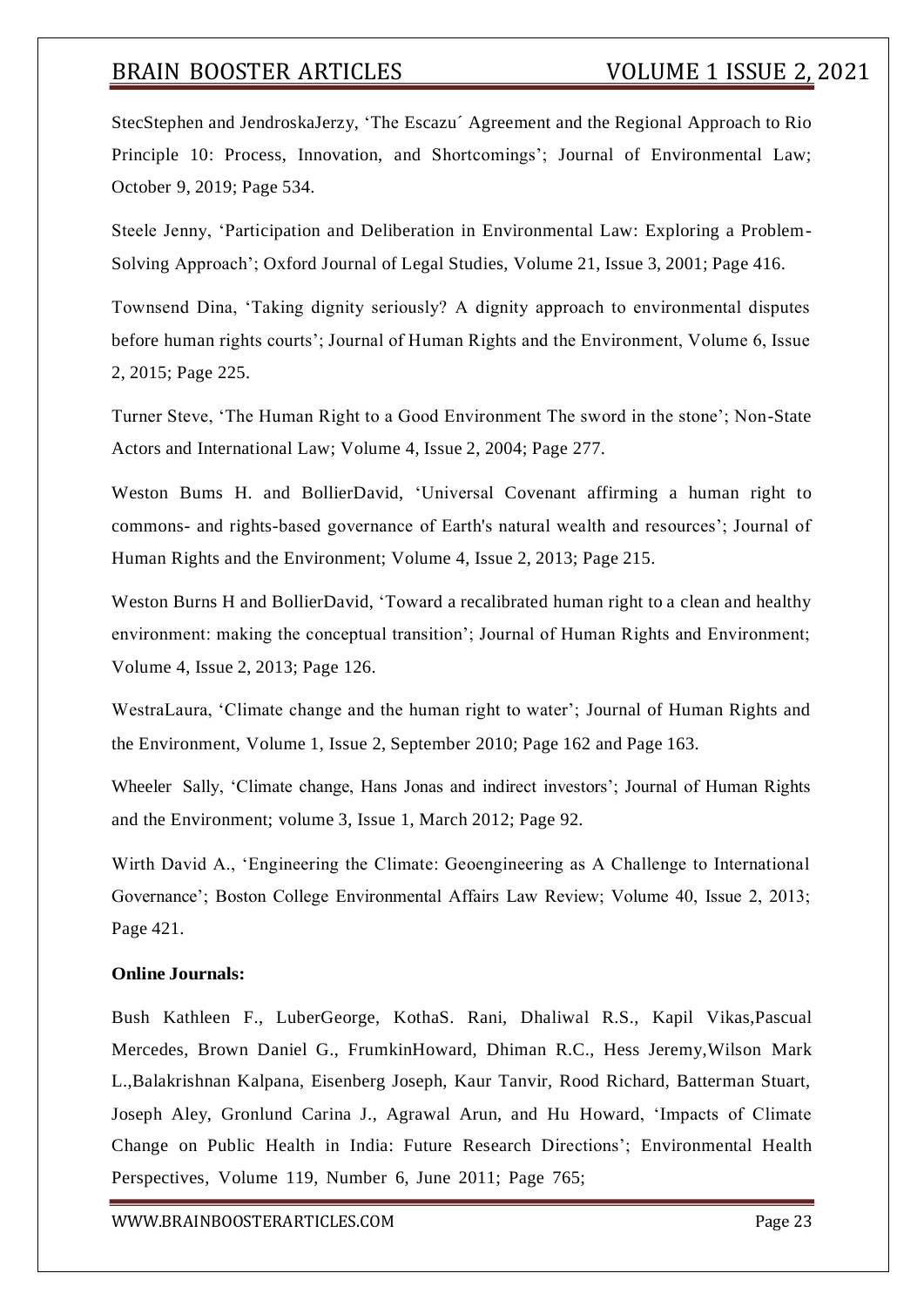<https:/[/www.researchgate.net/publication/49790928\\_Impacts\\_of\\_Climate\\_Change\\_on\\_Publ](http://www.researchgate.net/publication/49790928_Impacts_of_Climate_Change_on_Publ) ic\_Health\_in\_India\_Future\_Research\_Directions> accessed on June 10, 2020.

GianninoDomenico, 'The Escazu Agreement Environmental Democracy and Human Rights'; school of Advanced Study, University of London; <https:/[/www.researchgate.net/publication/334785658\\_The\\_Escazu\\_Agreement\\_Enviroment](http://www.researchgate.net/publication/334785658_The_Escazu_Agreement_Enviroment) al\_Democracy\_and\_Human\_Rights/link/5d41712ba6fdcc370a6f46f7/download> accessed on June 27, 2020.

Gildas de and GlachantMatthieu, 'The UK Climate Change Levy Agreements: Combining negotiated agreements with tax and emission trading'; Edward Elgar, forthcoming 2003; Page 13

<https:/[/www.researchgate.net/publication/265098319\\_The\\_UK\\_Climate\\_Change\\_Levy\\_Ag](http://www.researchgate.net/publication/265098319_The_UK_Climate_Change_Levy_Ag) reements Combining negotiated agreements with tax and emission trading> accessed on June 11, 2020.

Gill Gitanjali Nain, 'Environmental Justice in India: The National Green Tribunal and Expert Members'; Transnational Environmental Law; Published online: 02 December 2015; page 13;

<https:/[/www.researchgate.net/publication/285663178\\_Environmental\\_Justice\\_in\\_India\\_The](http://www.researchgate.net/publication/285663178_Environmental_Justice_in_India_The) \_National\_Green\_Tribunal\_and\_Expert\_Members/link/56a0845308ae2c638eba9461/downlo ad> accessed on June 12, 2020.

Gill Gitanjali Nain, 'The Precautionary principle, its interpretation and application by the Indian judiciary: 'When I use a word it means just what I choose it to mean-neither more nor less' Humpty Dumpty'; Environmental Law Review; Volume 21, Issue 4; Page 292; <https://journals.sagepub.com/doi/pdf/10.1177/1461452919890283> accessed on June 15, 2020.

Hans V. Basil and Jayasheela, 'Environmental Management and Sustainable Development in India: Issues and Challenges'; Journal of Global Economy; Volume 6, Number 2; March-April 2010; Page 83; <https:/[/www.researchgate.net/publication/46533245\\_Environmental\\_Manag](http://www.researchgate.net/publication/46533245_Environmental_Mana)ement\_and\_Sus tainable\_Development\_in\_India\_Issues\_and\_Challenges/link/548266a90cf2e5f7ceac4e81/do wnload> accessed on June 20, 2020.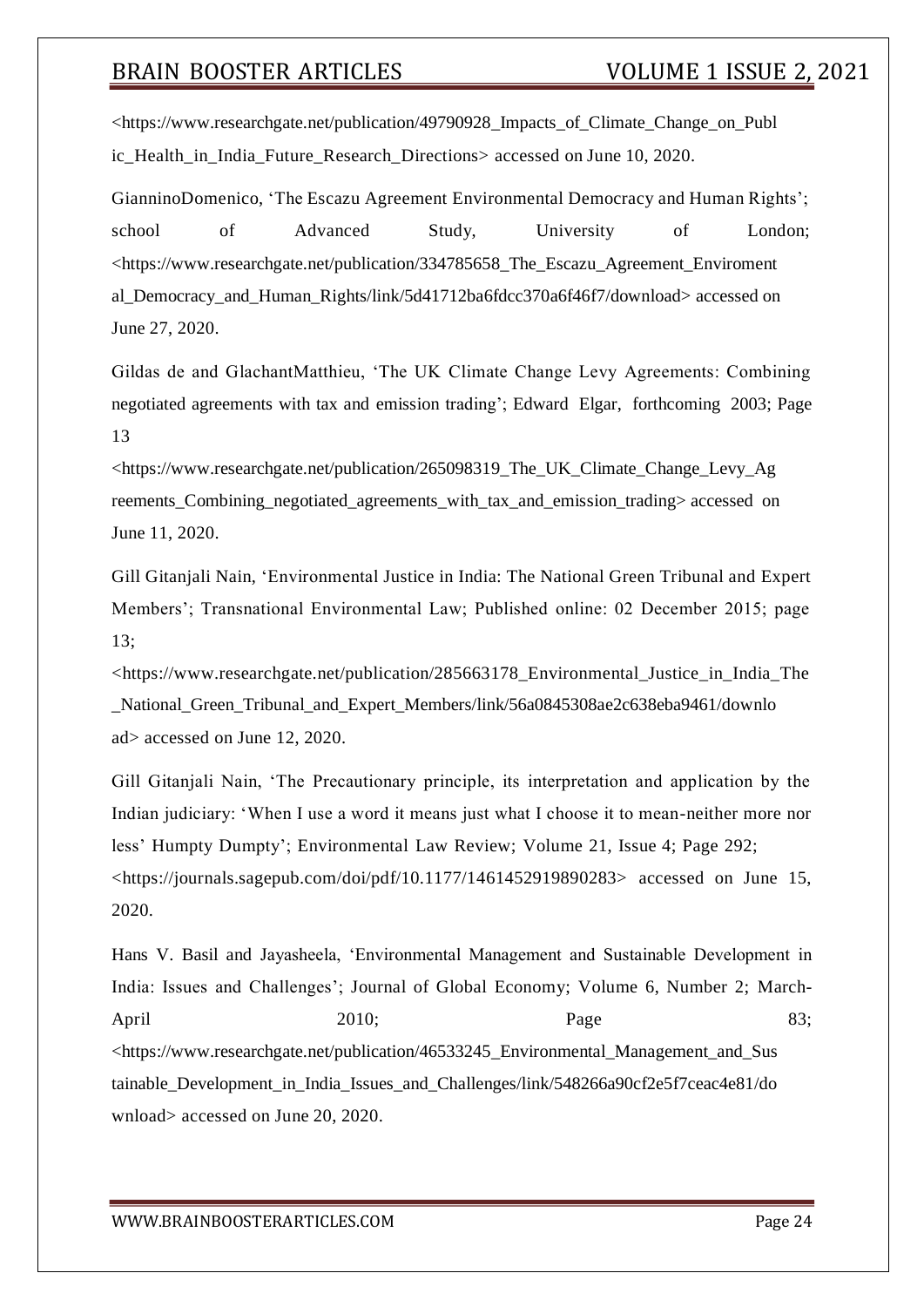Kothari Ashish &PatelAnuprita, 'Environment and Human Rights'; National Human Rights Commission; January 2006; Page 93 <https:/[/www.researchgate.net/publication/301205306\\_Environment\\_and\\_Human\\_Rights>](http://www.researchgate.net/publication/301205306_Environment_and_Human_Rights) accessed on June 20, 2020.

Kumar Rohitashw and Gautam Harender Raj, 'Climate Change and its Impact on Agricultural Productivity in India'; Journal of Climatology & Weather Forecasting; Volume 2, Issue 1, 2014; Page 2; <https:/[/www.longdom.org/open-access/climate-change-and-its](http://www.longdom.org/open-access/climate-change-and-its-)impact-on-agricultural-productivity-in-india-2332-2594.1000109.pdf> accessed on June 10, 2020.

Lakshmanan Pushpa Kumar, Singh Shachi and AstaLakshmiS., 'The Paris Agreement on Climate Change and India'; Journal of Climate Change, Volume 3, Issue 1, 2017; <https:/[/www.researchgate.net/publication/312672440\\_The\\_Paris\\_Agreement\\_on\\_Climate\\_](http://www.researchgate.net/publication/312672440_The_Paris_Agreement_on_Climate_) Change and India/link/59d71115458515db19c7a817/download> accessed on June 11, 2020.

MacroryRichard, 'Environmental Courts and Tribunals In England And Wales –A tentative New Dawn'; Journal Of Court Innovation; Volume 3, Issue 1; 2010; Page 63; <https://law.pace.edu/school-of-law/sites/pace.edu.school-of-

law/files/IJIEA/jciMacrory\_Final\_3-17\_cropped.pdf> accessed on June 12, 2020.

MalieneVida, Durney-Knight Natalie, SertyesilisikBegum, MalysNaglis, 'Challenges and Opportunities in Developing Sustainable Communities in the North West of England'; Challenges 2012; ISSN 2078-1547; Page 133; <https:/[/www.researchgate.net/publication/237008673\\_Challenges\\_and\\_Opportunities\\_in\\_D](http://www.researchgate.net/publication/237008673_Challenges_and_Opportunities_in_D) eveloping\_Sustainable\_Communities\_in\_the\_North\_West\_of\_England> accessed on June 20, 2020.

Mall R. K., Gupta Akhilesh, Singh Ranjeet, Singh R. S. and Rathore L. S., 'Water resources and climate change: An Indian perspective'; Current Science, Volume 19, Number 12, 25 June Page 1;<https:/[/www.researchgate.net/publication/235916232\\_Water\\_resources\\_and\\_climate\\_chan](http://www.researchgate.net/publication/235916232_Water_resources_and_climate_chan) ge\_An\_Indian\_perspective/link/0fcfd5141e11b19205000000/download> accessed on June 10, 2020.

McIntyre Owen, 'Environmental Protection of International Rivers', Case Analysis of the ICJ Judgement in the Case concerning the Gabcikovo-Nagymaros Project (Hungary/Slovakia);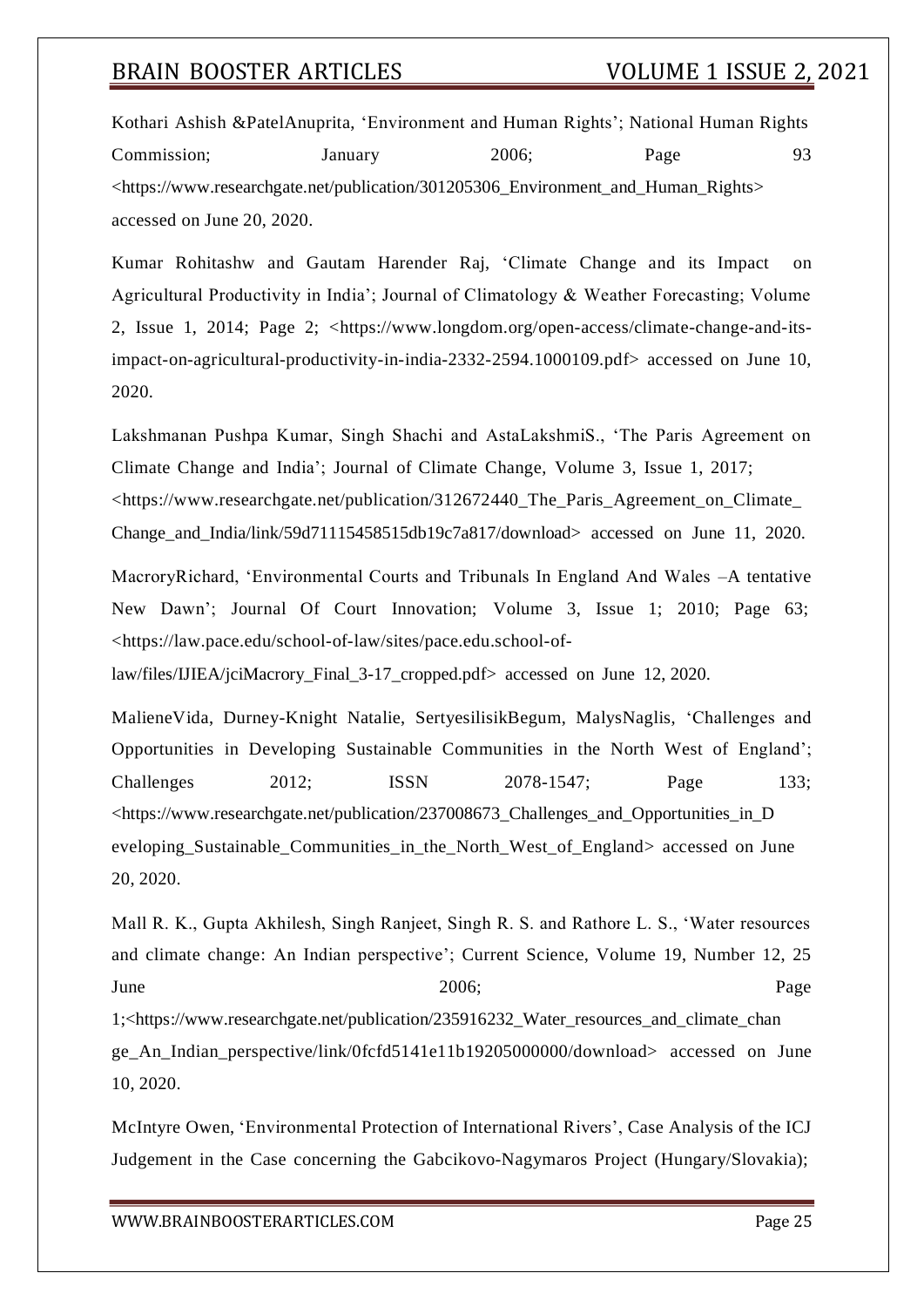Journal of Environmental law; 1998; page 84; <https:/[/www.researchgate.net/publication/259977280\\_Environmental\\_Protection\\_of\\_Interna](http://www.researchgate.net/publication/259977280_Environmental_Protection_of_Interna) tional Rivers' Case Analysis of the ICJ Judgement in the Case concerning the Gabcik ovo-Nagymaros\_Project\_HungarySlovakia/link/573198a408ae100ae55810e0/download> accessed on June 12, 2020.

PocucaMilan, MladenovMarijana, MirkovicPredrag, 'The Analysis of The Aarhus Convention in The Context of Good Environmental Governance'; Economics of Agriculture, Year 65, No. 4, 2018, Page 1617; <https:/[/www.researchgate.net/publication/331278900\\_The\\_analysis\\_of\\_the\\_Aarhus\\_conven](http://www.researchgate.net/publication/331278900_The_analysis_of_the_Aarhus_conven) tion in the context of good environmental governance> accessed on June 26, 2020.

RodoljubEtinski, 'Specific features of human rights guaranteed by the Aarhus Convention'; January 2013; Page 79; <https:/[/www.researchgate.net/publication/314432486\\_Specific\\_features\\_of\\_human\\_rights\\_g](http://www.researchgate.net/publication/314432486_Specific_features_of_human_rights_g) uaranteed by the Aarhus Convention/link/58c8f5fd45851591df483f9e/download> accessed on June 26, 2020.

Watts Glenn, BattarbeeRichard W., Bloomfield John P., Crossman Jill, DaccacheAndre, Durance Isabelle, Elliott J. Alex, Garner Grace, Hannaford Jamie,Hannah David M., Hess Tim, Jackson Christopher R., Kay Alison L., KernanMartin,Knox Jerry, Mackay Jonathan, Monteith Don T., Ormerod Steve J., RanceJemima,Stuart Marianne E., Andrew J. Wade, Wade Steven D., WeatherheadKeith, Whitehead Paul G., WilbyRobert L., 'Climate change and water in the UK – past changes and future prospects'; Sage Publications; Page 7; <https://journals.sagepub.com/doi/pdf/10.1177/0309133314542957> accessed on June 10, 2020.

#### **NEWSPAPER ARTICLES:**

Open Democracy, 'Open letter to organizers of the People's Climate March'; December 10, 2015.

#### **Websites:**

International Agreements on Environment and India; <https:/[/www.geographyandyou.com/international-agreements-environment-india/>](http://www.geographyandyou.com/international-agreements-environment-india/) accessed on July 11, 2020.